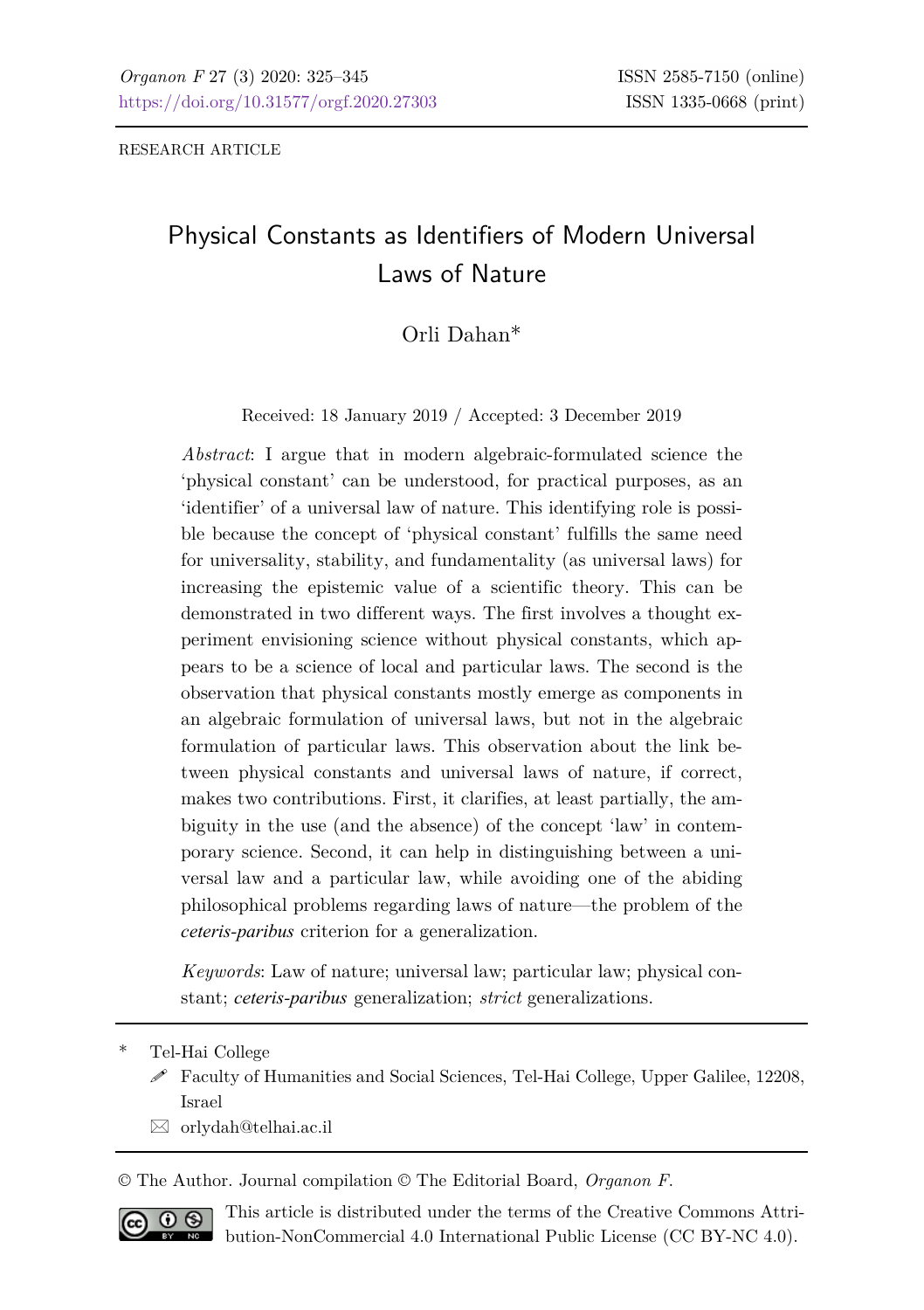#### **1. Introduction**

Physical constants are essential to current physical theories; they are values in many physics equations. Such constants include the velocity of light (*c*), Newton's constant of gravitation (*G*), and Planck's constant (*h*). [1](#page-1-0) Physical constants are dimensional quantities with two fixed parameters: they are both constant at every point in space and have a constant value in time. In fact, physical constants have become so important to modern science, that it seems that every new grand physical theory introduces a new constant. For example, string theory and its coupling constant (Greene 2003, 303–06), or GRW in quantum mechanics and its new collapse constant (Frigg 2009).

In this paper, I argue for a conceptual link between modern physical constants and the concept of universal laws of nature. Defining 'law of nature' ('what is it to be a law?') is not an easy task. Definitions vary widely among scientists and philosophers of science and are dependent upon one's metaphysical commitments (see Caroll 2016). However, choosing a side in this age-old debate will not contribute to the primary goal here. So, for the purpose of this paper, I choose to define superficially the term 'universal law' via negation—contrasting it with the term 'particular law.'<sup>2</sup> By 'universal law,' I mean a general statement that governs a class of phenomena and is *universal* in the sense that it has no exceptions: it appears to be applied everywhere in the universe in the same way. In this sense it is *absolute* and *stable*. A straightforward example of such a law is the law of inertia. It is universal in the sense that it governs all bodies in the world. In contrast, by 'particular law' I mean a general statement that governs a class of phenomena, but is *particular* in the sense that it cannot be applied

<span id="page-1-0"></span><sup>1</sup> About 20 physical constants are known today, including, also, the rest mass of an electron  $(m_e)$ , Avogadro constants  $(N_A)$ , and Boltzmann's constant  $(k_B)$ .

<sup>2</sup> Definition via negation is popular in the field of philosophy of mind, where there is a long-standing discussion regarding how to define the concept 'physical' (see Crane and Mellor 1990). The most accepted way currently to solve this dilemma is 'via negativa.' This solution proposes to render the term 'mental' as fundamental and to characterize the physical as 'non-mental,' i.e. defining the term 'physical' negatively (Dahan 2019; Fiorese 2016; Prelević 2017).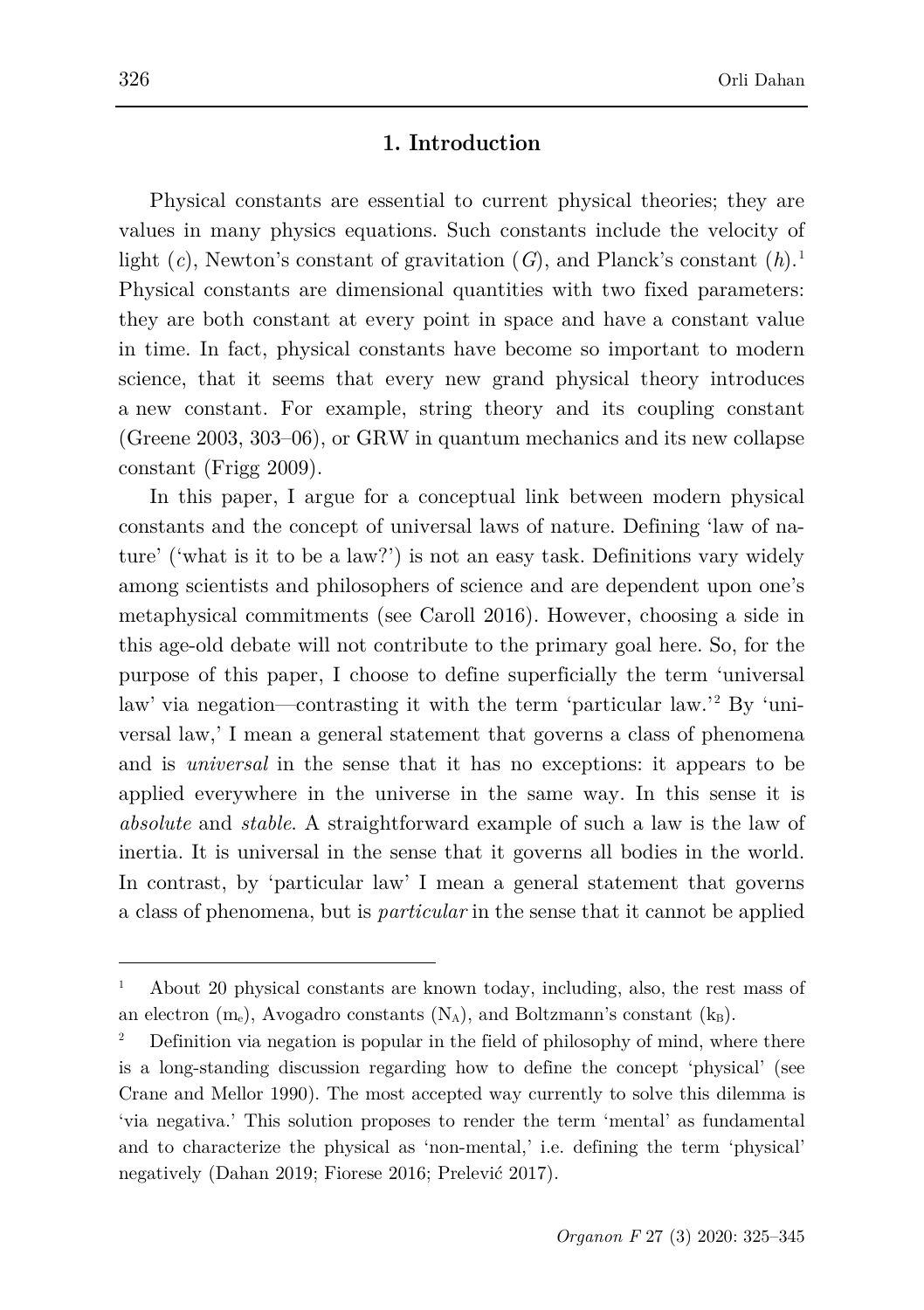everywhere in the universe. In this sense it is *conditional* (rather than absolute). A good example is natural selection. Natural selection is a key mechanism of evolution (the change in the heritable traits characteristic of a population over generations), but it is not universal, for it is applicable only to organisms and not to non-vital objects. Another example from physics itself is Ohm's law, which is conditional, for is not applicable in extreme temperatures, or in some electrical components such as semiconductors.[3](#page-2-0)

Caroll (2016) considers whether philosophy can advance beyond the dispute over laws of nature given the question of whether lawhood is a necessary component of scientific theories. We can see that in current physics, the status of the nomic term "law of nature" has practically fallen from grace, as opposed to (for example) its status at the time of the scientific revolution (see Ruby 1986; Shapin 1996; Zilsel 19[4](#page-2-1)2).<sup>4</sup> For example, we still use the term "the laws of motion," or "Newton's second law," but we do not refer to the equations of quantum mechanics (QM) as 'laws.' Are the uncertainty principle or Schrödinger equation laws of QM? Are they universal laws in the meaning that "Newton's second law" was considered a universal law? According to Reutlinger et al. (2017), the Schrödinger equation clearly fits the traditional concept of a universal law. Either way, it can be said that the term "law" is absent from current, formal statements of modern theoretical physics. Indeed, according to Milton (1981), the discoveries of modern physics since Maxwell (1831–1879) have for the most part been expressed in terms of principles and equations rather than laws.

<span id="page-2-0"></span><sup>3</sup> This particular example will be discussed in Section 3.

<span id="page-2-1"></span><sup>4</sup> According to Shapin (1996), sixteenth and seventeenth century scientists and philosophers disputed the question whether science must be a mathematically formulated binding set of laws of nature, or whether mathematical representations could actually capture the contingencies and complexities of real natural processes (Shapin 1996, 58-59). Robert Boyle (1627–1691), for example, was uncomfortable with the common understanding of the concept 'laws of nature,' and repeatedly cautioned that it should be used carefully—moving from observed regularities to laws of nature obviates the factor of God's pleasure, power, and willing (Shapin 1996, 150). This discussion is evidence that the concept 'law of nature' was central at that time.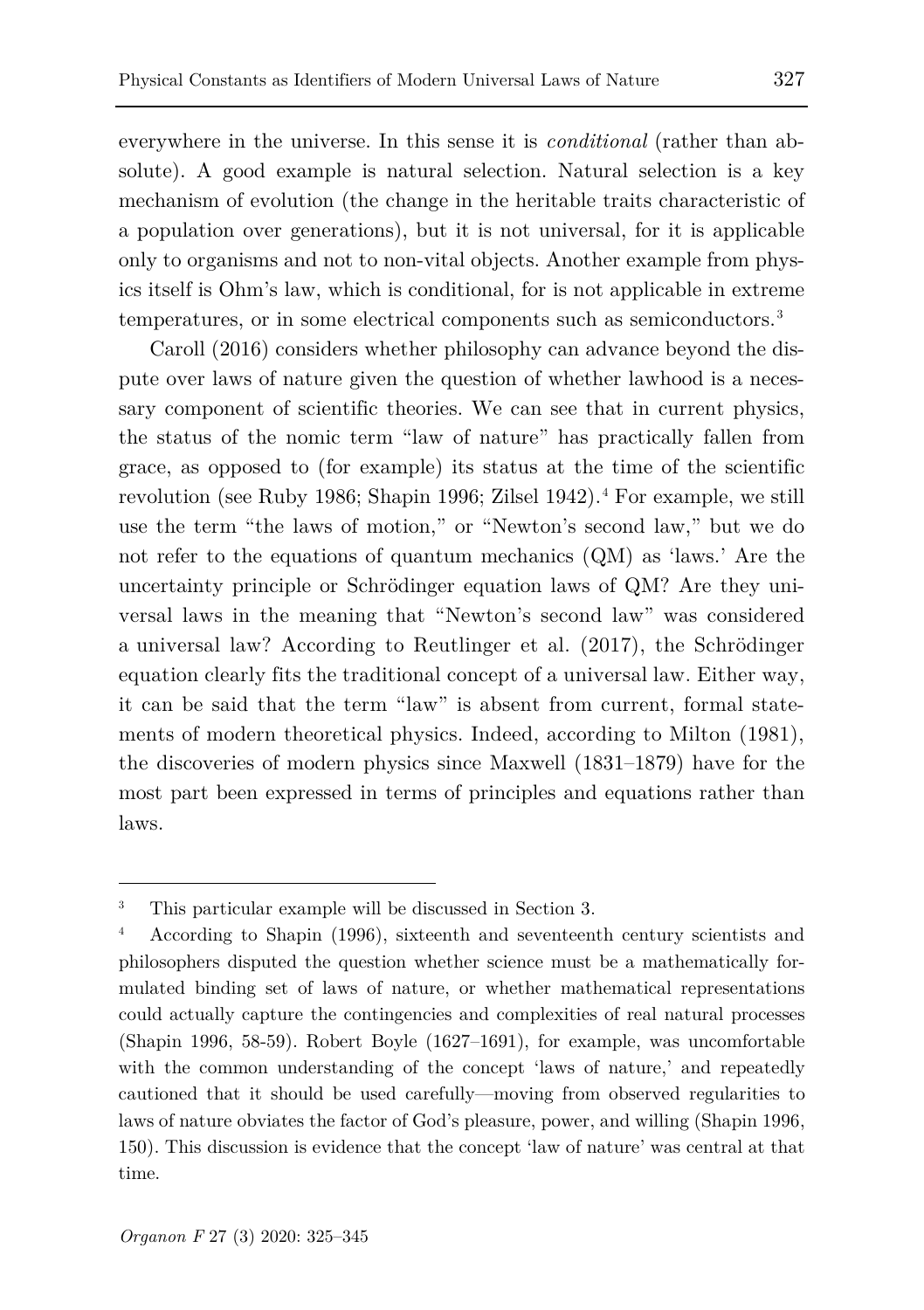I carefully assume that maybe the partial absence of 'laws' in theoretical physics is due to the existence in modern physics of other underlying principles, such as symmetries and super-symmetries, which are not laws but rather *constraints* upon phenomena, laws, and theories.<sup>[5](#page-3-0)</sup> Such a constraint can be seen in Fermat's principle. This principle is not a law, but serves as a guiding principle in the formulation of physical laws using the calculus of variations.<sup>[6](#page-3-1)</sup> Other constraints are symmetry principles in physics, such as Noether's theorem, which states that every differentiable symmetry of the action of a physical system has a corresponding conservation law (Rosen 1989).[7](#page-3-2)

Nonetheless, even in current science we *do* use the term 'law.' However, this term, it seems, is used in science without distinction between universal law and particular law. This also happens in the field of physics itself. For example, we use the term 'law' in order to refer to "the law of gravitation," which is considered a universal law, and we use the term 'law' to refer to "Ohm's law," which is not considered a universal law. The same can be said with regard to the "ideal gas law" (universal law) and the "Boyle-Mariotte law," a special case of the ideal gas law, hence not a universal law. As noted, the ambiguity is also in the other direction: laws in fundamental physics are not called 'law' anymore. For example, the Schrödinger equation in QM is called an 'equation' even though it is one of the important laws of QM. This ambiguity in the use (and the non-use) of the term 'law' in modern physics calls for explanation and clarification, for it is possible that in

<span id="page-3-0"></span><sup>5</sup> The relationship between laws and constraints in physics is worth examination. For example, can a law be a specific type of constraint? This discussion, however, is beyond the scope of this paper, and the answer to this question will not affect the arguments presented here.

<span id="page-3-1"></span>For an empirical example see (Westphal et al. 2002).

<span id="page-3-2"></span>Rosen (1989), for example, shows that when following the definition of symmetry as invariance under transformation, both reproducibility and predictability are kinds of symmetry. And since reproducibility and predictability are the two most fundamental principles of science—he argues that symmetry not only serves *within* science but *actually lies at its very foundation*. In my opinion, Rosen's approach is as an example for the falling from grace of the term "law of nature" in the realm of theoretical physics during the  $20<sup>th</sup>$  and  $21<sup>st</sup>$  centuries, and the rise of new terms (other than 'universal law of nature') that are considered fundamental and more essential.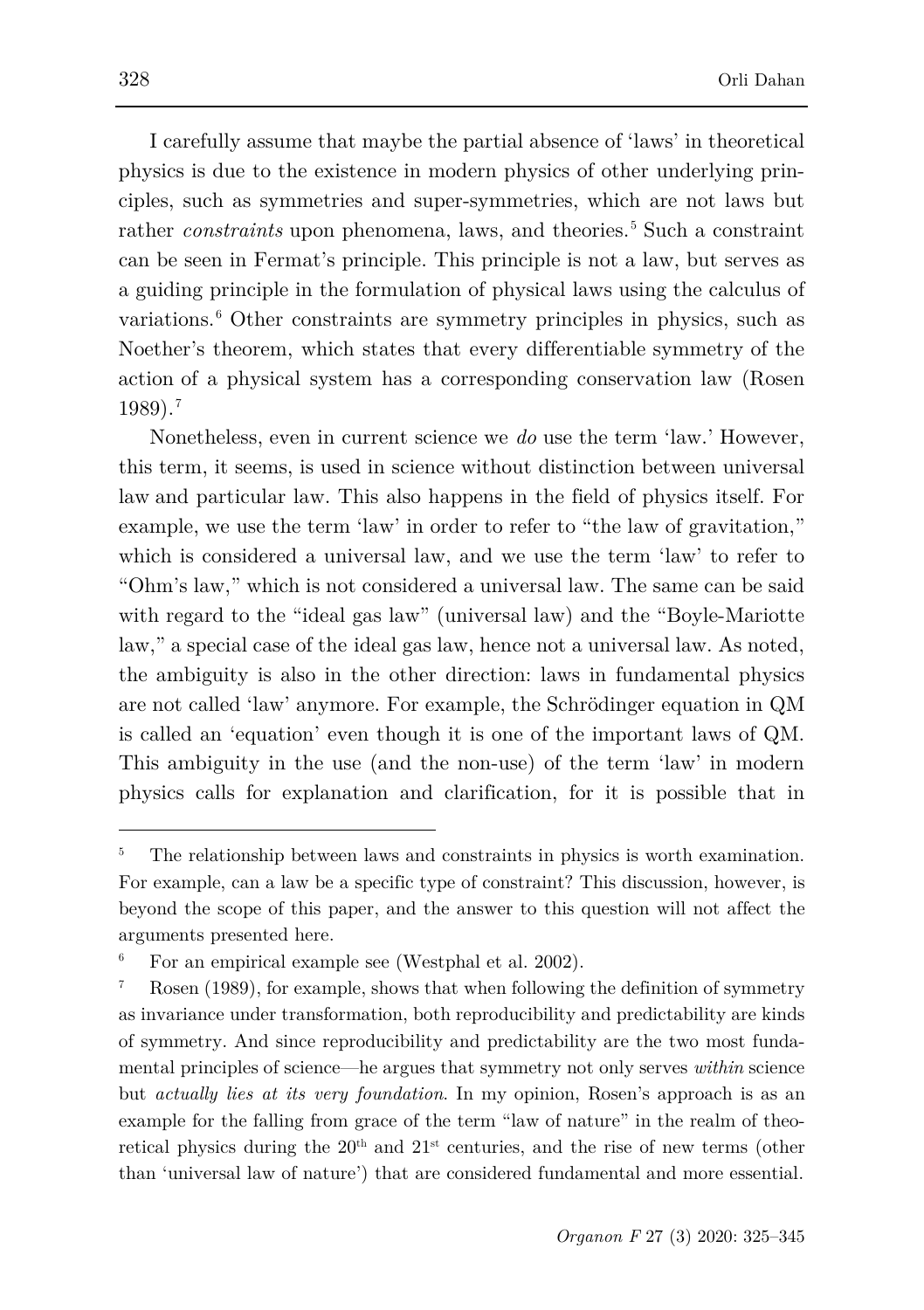algebraic-formulated fundamental science we use the term 'law' vaguely, or sometimes do not use it at all. $8,9$  $8,9$  $8,9$ 

The straightforward conceptual link between the two concepts—'law of nature' and 'physical constant'—is obvious: both are connected to fundamentality, universality, and stability. However, it is also clear that these terms refer to different entities with different logical formulations—a necessary relation in the case of laws of nature, and a contingent quantity in the case of physical constants. Nevertheless, from the introduction it follows that there are (at least) two main reasons that a philosophical investigation of the link between physical constants and laws of nature is needed. The first reason is that the latter term is still in use, yet its use is typically ambiguous. The second reason is that a new concept appeared in the physics of the late  $19<sup>th</sup>$  century—the 'physical constant'—which became an important component of physical theories, $10$  and has a straightforward, conceptual link to the senior concept 'universal law of nature.'

In this paper, I propose a method for distinguishing between universal and particular 'law' using the concept of physical constants. I will suggest the observation that physical constants generally emerge as components in the algebraic formulation of universal law, but not in the algebraic formulation of particular laws. Thus, I will investigate the hypothesis that physical constants, although clearly referring to different entities, can be used

<span id="page-4-0"></span>In fact, it would be interesting to check whether all laws termed specifically as 'laws' in modern physics are older than the  $20<sup>th</sup>$  century (before the age of physical constants) while newer 'laws' are not called laws anymore (such as in QM and relativity). If true, the question is then whether the source of this change is the ambiguity in the concept 'law,' the shift to algebraical formulations in physics, or another reason. However, analysis of the historical reasons for the use and non-use of the term 'law' in modern physics is beyond the scope of this paper.

<span id="page-4-1"></span><sup>9</sup> A note is needed here: I am primarily making a sociological-historical claim about how scientists talk about 'laws,' 'constraints,' and 'constants,' and not a philosophical claim about how I think scientists should talk about these terms.

<span id="page-4-2"></span>Newton's constant of gravitation  $(G)$  was clearly the first universal physical constant to appear, but its value was empirically calculated only at the end of the 18th century by Henry Cavendish (1731–1810; Clotfelter 1987). Furthermore, the constant was given a symbol (the letter *G*) only in 1873, 186 years after Newton's *Principia* (in Cornu and Baille 1873).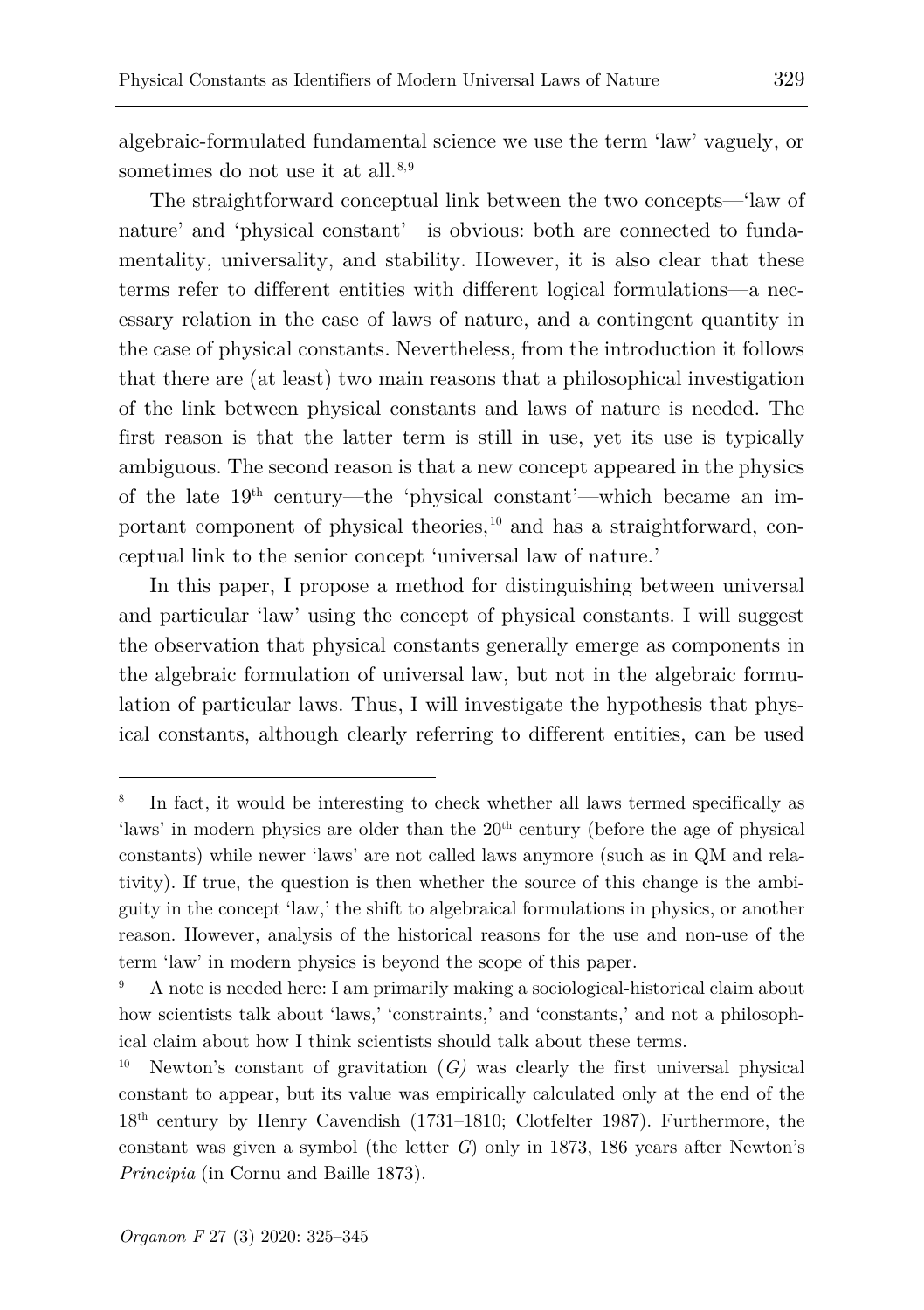for testing the way we think of a certain phenomenon, field, branch of science, or even science in general: whether a phenomenon is fundamental in the sense that it is governed by universal laws, or whether it is (only) local and governed by particular laws. Using a thought experiment, I suggest that in modern science, the role of physical constants differs in theories that have differing scopes.

In Section 2, I present my thought experiment: what would physical science look like if we came to understand that the fundamental physical constants are not constants at all and, in fact, that there are no such stable physical quantities. The thought experiment is a framework for thinking about one of the functions of physical constants in science, and for suggesting my reflections on the conceptual link between constants and universal laws. In Section 3, I give examples to further the following objectives: (a) to support my hypothesis that physical constants emerge as components in the algebraic formulation of universal laws, but not in the algebraic formulation of particular laws; (b) to further clarify my philosophical principle that physical constants are identifiers of universal laws, and the limitations of this principle (i.e. only in algebraic formulated science); and (c) to demonstrate how my principle can help us distinguish between a universal law and a particular law, while avoiding one of the abiding philosophical problems regarding laws of nature (the *ceteris-paribus* criterion for a generalization). In Section 5, I conclude this philosophical investigation and in Section 6, I discuss possible implications for the ideas presented.

# **2. The thought experiment: modern physics without physical constants**

To set the ground for my thought experiment, a short analysis of the concept "physical constant" is in place. What is it to be a physical constant? Or, stated differently: what are the necessary conditions for a physical quantity to gain the status of a physical constant? The straightforward answer is that this quantity must be unchangeable in space and in time, in the meaning of 'steady.' This simple definition also applies to one of the features of a universal law of nature, which is supposed to govern all phenomena at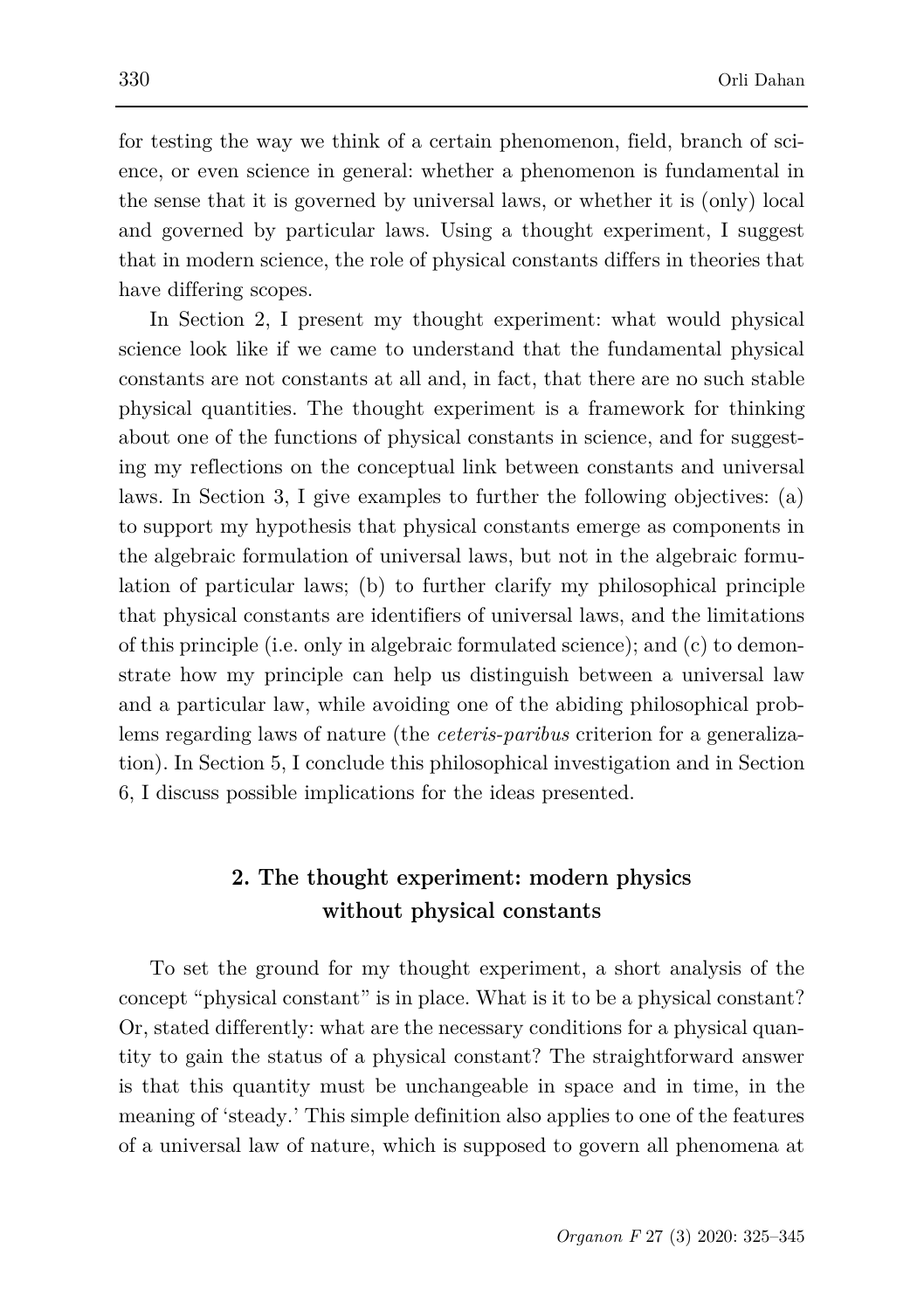all points in space, and at all times. In fact, this is, I think, the meaning of 'universality.' So, in this simple matter of superficial definitions, we can see that there might be a connection between the two concepts.

Now, suppose we were to discover in the near future that all fundamental physical constants are not constant at all. More precisely, we learn that we were wrong to believe that these physical quantities are fixed quantities: either we come to understand that the constants are not constants (for example we will find out that the speed of light in a vacuum is not the maximum speed of massless particles), or that they do not exist at all (something like the mistake Einstein made with the cosmological con-stant).<sup>[11](#page-6-0)</sup> The question this thought experiment is addressing, which I will answer throughout this paper, is the following: how does this imaginary scenario affect physics?

To answer this question, we first need to ask what makes a physical constant, constant, and how do we come to understand that a certain physical quantity is not really a constant physical quantity?

In fact, the thought experiment I propose is not so far-fetched, for there are various discussions in the literature regarding this possibility.[12](#page-6-1) Moreover, the reverse of this thought experiment is basically how we *give* a specific dimensional physical quantity its status as a physical constant, for in some cases, we come to understand that a certain dimensional physical quantity is universally constant after initially thinking it a 'particular' constant. The most straightforward example is the speed of light *c*: when it was first meas-ured, it was only a characteristic of a particular system.<sup>[13](#page-6-2)</sup> However, with the development of classical electromagnetism, it became a characteristic of a class of physical phenomena (electromagnetic phenomena). Only with the

<span id="page-6-0"></span><sup>&</sup>lt;sup>11</sup> For more about Einstein's mistake regarding the cosmological constant  $(Λ)$  see (Harvey and Schucking 2000). For a review of the basic physics and astronomy of the subject and the history of this idea see (Peebles and Ratra 2003).

<span id="page-6-1"></span><sup>&</sup>lt;sup>12</sup> For example, Mangano et al.  $(2015)$  consider the possibility that the Planck constant is a time dependent quantity, undergoing random Gaussian fluctuations around its measured constant mean value. Support for this possibility is derived from Dirac's idea that fundamental constants are dynamic variables and from conjectures on quantum structure of space–time at small distances.

<span id="page-6-2"></span><sup>13</sup> For the history of measuring the speed of light see (Romer and Cohen 1940).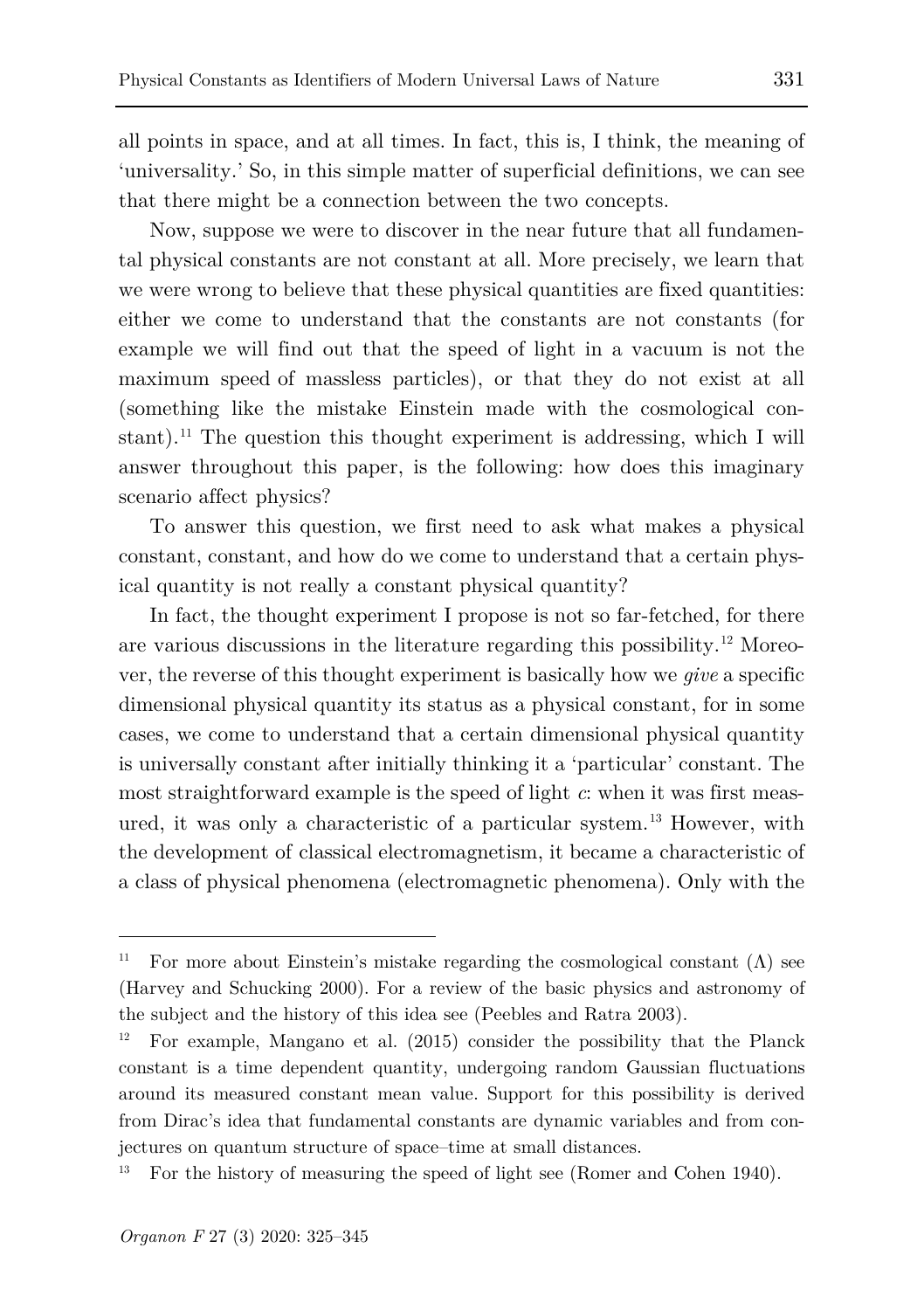discovery of special relativity did the speed of light become a physical constant (Lévy-Leblond 1979).

As noted above, physical constants have two fixed parameters: they are dimensional quantities that are both constant at every point in space and have a constant value in time. But are these two parameters necessary for the constants to be *universal* in nature? According to Uzan (2011), "Any [physical] constant varying in space and/or time would reflect the existence of an almost massless field that couples to matter. This will induce a violation of the universality of free fall. Thus, it is of utmost importance for our understanding of gravity and of the domain of validity of general relativity to test for their constancy."

In principle, however, it is conceivable to have a physical constant that changes in time, but stays fixed for all points in space. For example, if we were to discover that *G*, the universal gravitational constant, changes slightly in time (periodically or linearly), and this change in time has some fixed regularity that is, in principle, determinate, quantifiable and predictable—then *G* is still a physical constant because it is constant at any point of the universe at a certain time—it is not local.

However, if we were to discover that *G*'s value on earth is not the same as on one of Jupiter's moons, then it appears that we will have to deprive *G* of its status as a physical constant. And why? Because it is obvious that what is really unique about the physical constants is that they are constant at every point in space *at a certain time.* Now, if we discover that *G* is not a constant, the true implication of this discovery will be that the law of gravitation is *not universal,* as we thought it was. In this case, we will have to accept the fact that this law is a *local law,* for it does not govern the phenomenon of free fall on one of Jupiter's moons in the same manner it governs this phenomenon on earth.

In order to examine the implications for science of the elimination of physical constants, must I check all (around) 20 physical constants known today? I believe the answer is negative and that it is sufficient for the purpose of this thought experiment to consider only the three fundamental constants, *G, c* and *h*. [14](#page-7-0)

<span id="page-7-0"></span><sup>&</sup>lt;sup>14</sup> In fact, Matsas et al. (2007) argue that even these three can be reduced to just two fundamental constants (they prefer eliminating *G*, but apparently any of the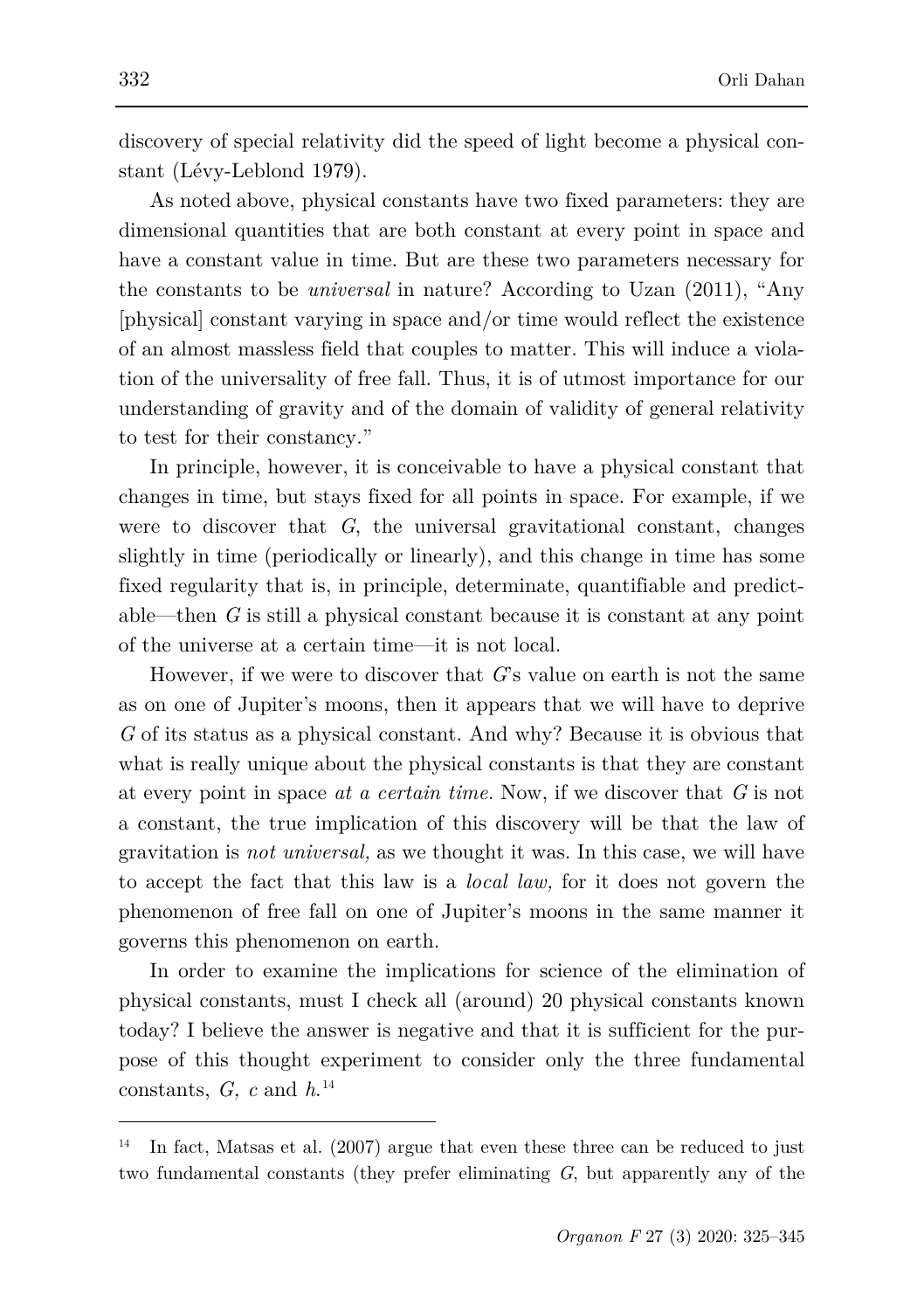Let us now consider the other two fundamental physical quantities: the speed of light (*c*) and the Planck constant (*h*). As noted above, initially the speed of light was not considered a universal constant, so it is simple to imagine how reversion to this understanding will affect current physics. If, in the near future, we come to realize that  $c$  is not a constant quantity,<sup>[15](#page-8-0)</sup> this 'constant' will probably revert to its former status as a characteristic of a particular system, or a characteristic of electromagnetic phenomena. But how will that affect what we think of electromagnetic phenomena? Will it still be considered a fundamental phenomenon? I hypothesize that if we discover that the other constants relevant to electromagnetic phenomena, such as the Planck constant  $(h)$  and electrostatic constant  $(k_e)$ , are not constants, then the answer is affirmative: we will probably consider that electromagnetic phenomena are not universal. They may be considered local phenomena, or perhaps candidates for a special case of more fundamental phenomena. Consequently, the laws of electromagnetics will be considered particular laws and not universal laws. And what would that do to relativity theory? If *c* is no longer a physical quantity independent of any frame of reference—then it seems that relativity theory can no longer be considered a fundamental theory. Relativity theory cannot be a theory describing the whole universe, for it is not universal anymore.

The same point can be made regarding the Planck constant *h*: this constant is the most central to quantum mechanics. If we come to understand that this constant is not fixed at all places in the universe—it seems that we will have to construct a completely new fundamental physics.<sup>[16](#page-8-1)</sup>

three is a candidate), and that their proof is model independent. This also indicates that the long search of fundamental science for a universal law of nature (an underlying law that governs all there is) has shifted in contemporary science. In physics today, 'laws' are just another component of a scientific theory, and it even seems that the main focus of reduction is not laws, as it once seemed to be.

<span id="page-8-0"></span><sup>15</sup> For example, we will find out that *c* is not the finite speed of massless particles on Jupiter, and that it seems that only on Jupiter and beyond, the finite speed is 350,000 km/s.

<span id="page-8-1"></span><sup>&</sup>lt;sup>16</sup> No one really knows how this 'new physics' will look, if we come to understand that the constants are not constants. As Barrow and Webb (2005) conclude: "The constants are a tantalizing mystery. Every equation of physics is filled with them, and they seem so prosaic that people tend to forget how unaccountable their values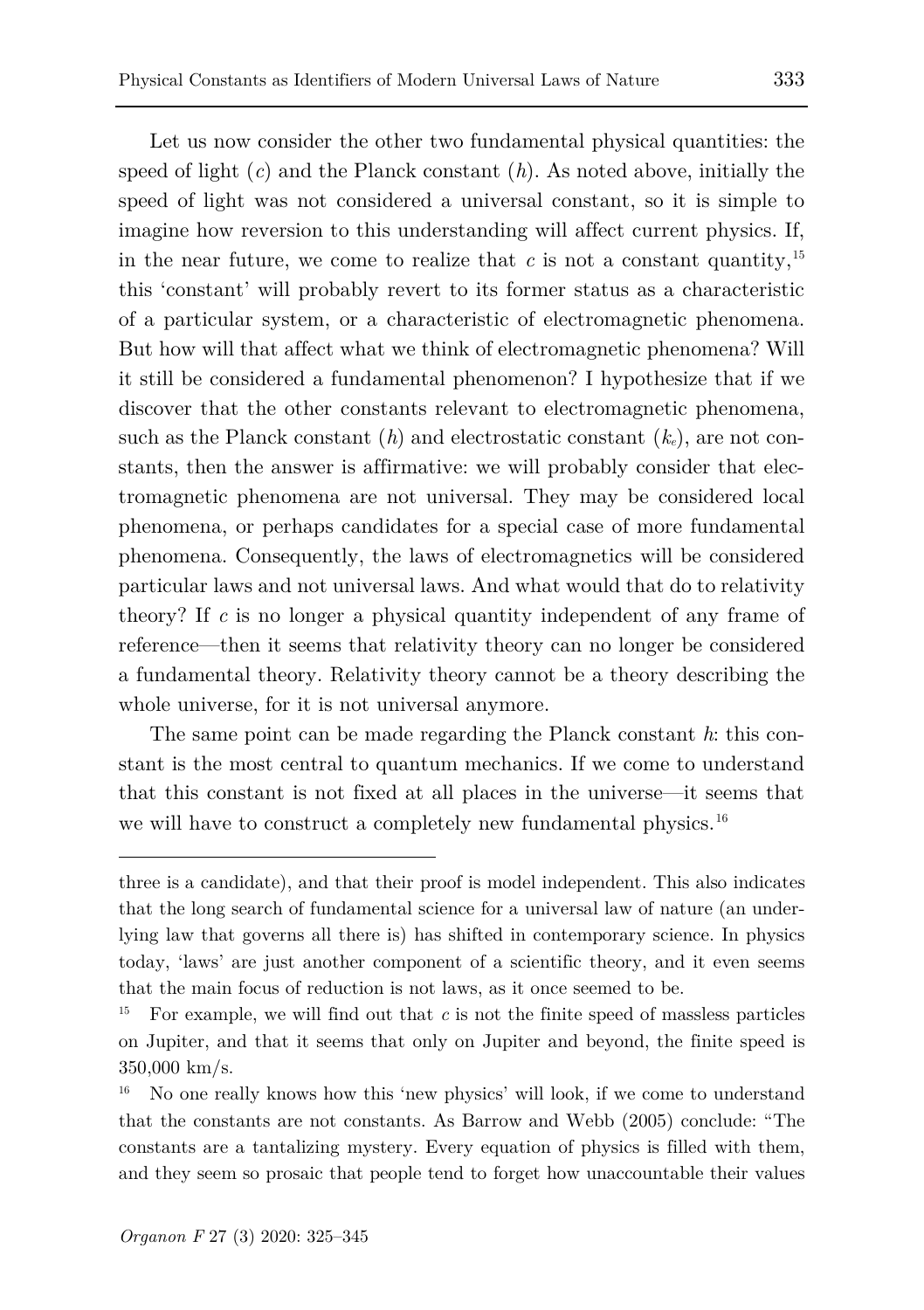For example, Lizzi et al. (2016) discuss the possibility that the fundamental Planck constant has stochastic fluctuations, set by a possible quantum structure of space-time. It is worth noting that although being time dependent is a nontrivial affair for fundamental dimensional quantities, this possibility is being discussed currently in the field of theoretical physics. However, I have not found discussions in the literature of physical science regarding the possibility that this constant (or the other fundamental constants) may not be constant in space. This possibility would change the quantity from universal to local and undeserving of the status of 'physical constant;' yet, determinable regular changes in time while remaining constant in space would not deprive *h* of its characterization as a physical constant.

Since modern day universal laws of physics *are* essentially these universal equations, if we come to understand that there are no true physical constants in fundamental science, it seems that *we will have to give up universality within the equations themselves: we will have only local laws.* This will not necessarily affect other components of physical theories (such as underlying principles). However, laws that are expressed in modern science in the form of algebraic equations will have to be regarded as local laws only.

This thought experiment demonstrates that what is unique about physical constants is that they are fixed for all points in space. If we waive that requirement—then what we get is *locality*, which is (in this context) the opposite of *universality*. Thus, it seems to me that current universal laws whose physical constants are not strictly universal (the value can remain in the equation as a sort of 'local quantity;' as with *c* before general relativity) actually become particular laws. Hence, I draw the following hypothesis:

i. Algebraic science (like ours) without physical constants is the science of particular laws that govern (in the best case) only a class of physical phenomena.

are. Their origin is bound up with some of the grandest questions of modern science, from the unification of physics to the expansion of the universe. They may be the superficial shadow of a structure larger and more complex than the three-dimensional universe we witness around us. Determining whether constants are truly constant is only the first step on a path that leads to a deeper and wider appreciation of that ultimate vista."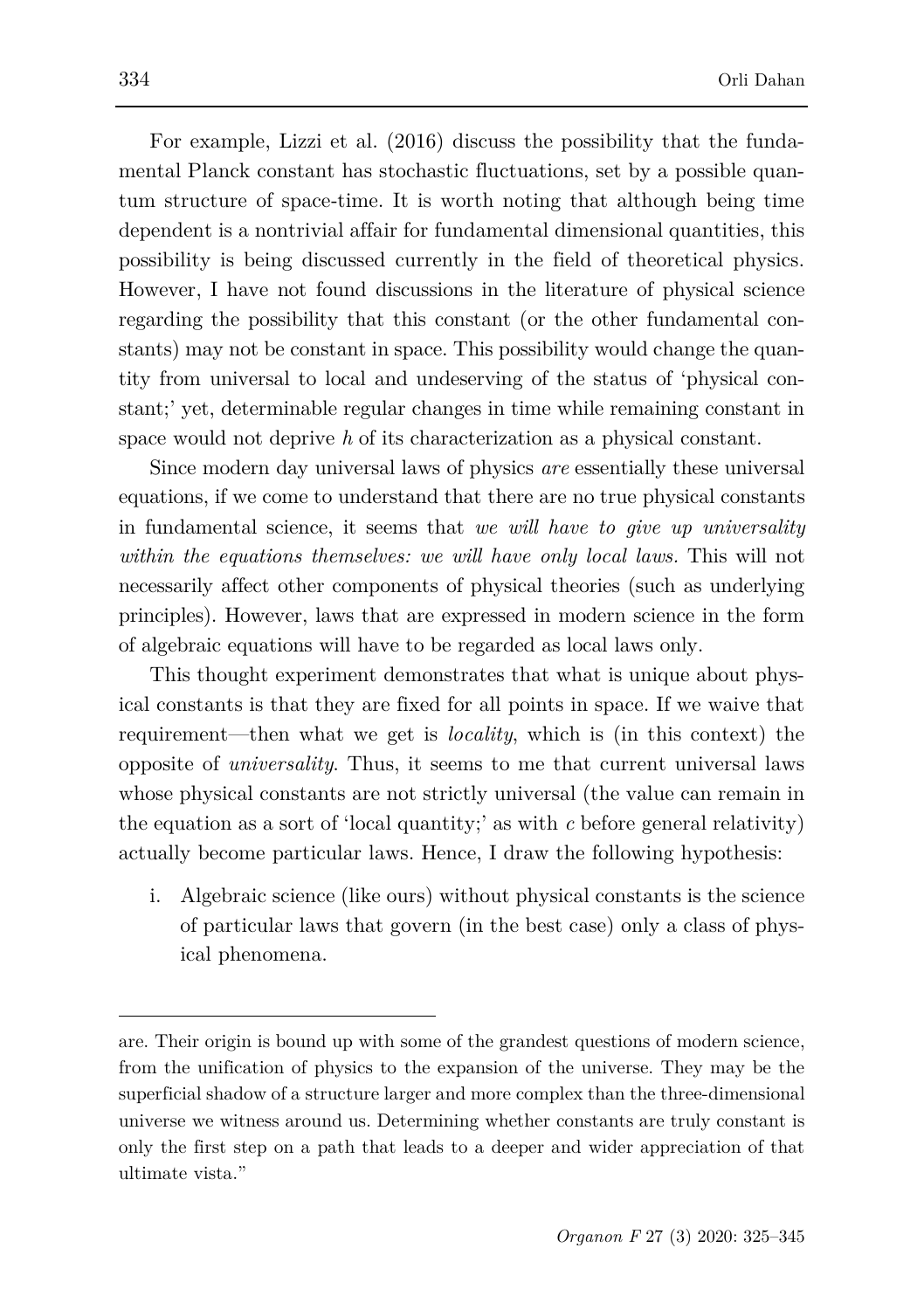From this it (carefully) follows that:

ii. A law constructed in an algebraic modern formulation that is based upon a physical constant *prima facia* fits the definition of a 'universal law.'

Hence:

iii. In an algebraic formulated science (like ours), a physical constant *can be seen,* at least in practice, as an *identifier* of a 'universal law of nature.'

This conclusion can also be described as a philosophical principle:

iv. In an algebraic formulated science, the presence or absence of physical constants can be used in order to distinguish between universal laws and particular laws respectively, in the manner I suggested in the beginning of the paper. Put more generally, physical constants can be used as an identifier for testing the way we think of a certain phenomenon, field, or branch of science; i.e. whether a phenomenon is fundamental and universal, or whether it is local and particular.

Two qualifications are required:

The first note is that this is *not* a knock down argument, but rather a pragmatic argument for those trying to better understand and clarify current scientific practice. It is based on an observation regarding the appearance and absence of physical constants in physical equations, and a semantic analysis of the practical meaning of what it is to be a 'physical constant' in relation to a 'universal law.' For this reason, the principle I suggest is to be used carefully. Nonetheless, in Sections 3, I provide examples that support this principle.

The second note relates to the condition "in an algebraic formulated science." This condition is meant to emphasize that I am not arguing that physical constants are metaphysically necessary for formulating a universal law of nature.[17](#page-10-0) This is due to the fact that physical constants emerged in

<span id="page-10-0"></span>Many discussions in current literature concern the question of why physical constants have the values they have, and what would happen if they had other values (e.g. anthropic principles), assuming, perhaps, that physical constants reveal some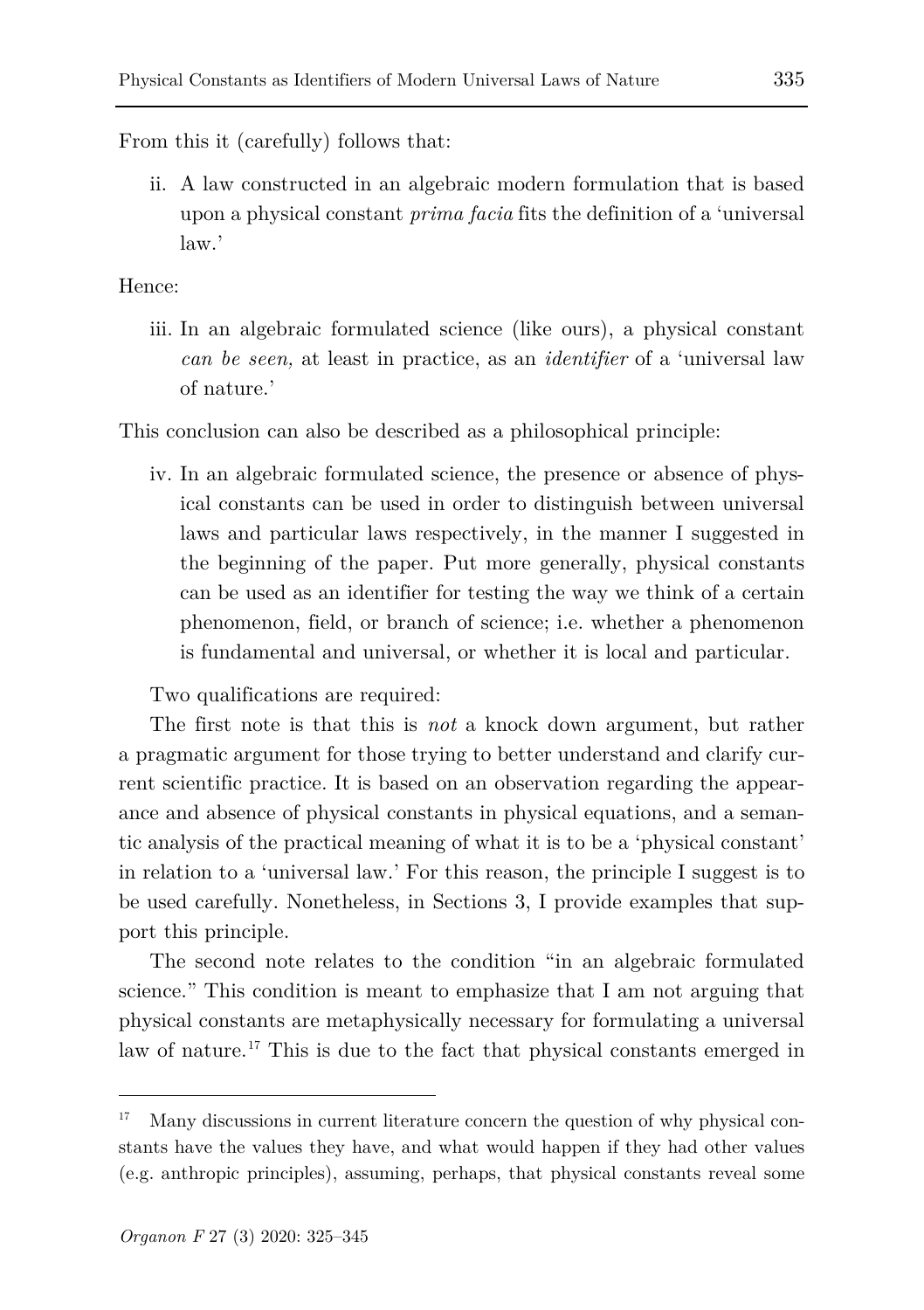science only after the development of calculus and, in fact, it seems that the physical constants emerge when we translate a universal law (described verbally or geometrically) into an algebraic equation. Various examples demonstrate this emergence, such as the electrostatic constant in Coulomb's law, or the gravitational constant in Newtonian theory—the later will be discussed in Section 3. When a law is not expressed algebraically, there is no physical constant involved.[18](#page-11-0) This does not mean that the law is not universal.[19](#page-11-1) For example, it is in fact possible to imagine hypothetical intelligent creatures constructing an advanced science using a completely different language (a new geometry or other unknown language) that is capable of describing and explaining all the phenomena that our algebraic formulated science currently describes and explains—without the need for a single physical constant.[20](#page-11-2)

<span id="page-11-2"></span>There is a view that distinguishes between dimensional and dimensionless constants. For example, according to Duff (2015), dimensional constants, such as *h, c, G, e,* or *k*, are merely human constructs whose number and values differ from one choice of units to the next. On the other hand, only dimensionless numbers such as the fine structure constant, *α*, are independent of one's choice of units or measuring apparatus. Duff argues that in this sense only dimensionless constants are fundamental. However, the distinction and principle I suggest do not, in any sense, take a side in this issue. My purpose is different, and although related to the question of fundamental (or universal) laws—does not imply anything regarding the necessity nature of physical constants.

deeper truth about order in the universe, or the meaning of the universe (see Smeenk and Ellis 2017). This paper, however, examines the concept of physical constants from a metaphysical *neutral* point of view, for it is possible that constants are simply a tool of a specific language. Even if they are only a tool of calculus, the examination is of interest given the relation of physical constants with the concept of 'law of nature.' The kind of discussion I engage in here is, as far as I know, absent from current literature.

<span id="page-11-0"></span><sup>18</sup> In Coulomb's original book (Coulomb 1785), it is clear that like in the *Principia,* Coulomb's law is introduced in a *descriptive manner,* without a physical constant. As with the gravitational constant (*G)*, the electrostatic constant (*ke*) appears only later, when the law is formulated algebraically.

<span id="page-11-1"></span><sup>19</sup> The law of inertia can also be given as an example of a universal law that does not have a constant. However, it is not formulated algebraically, so my principle does not apply.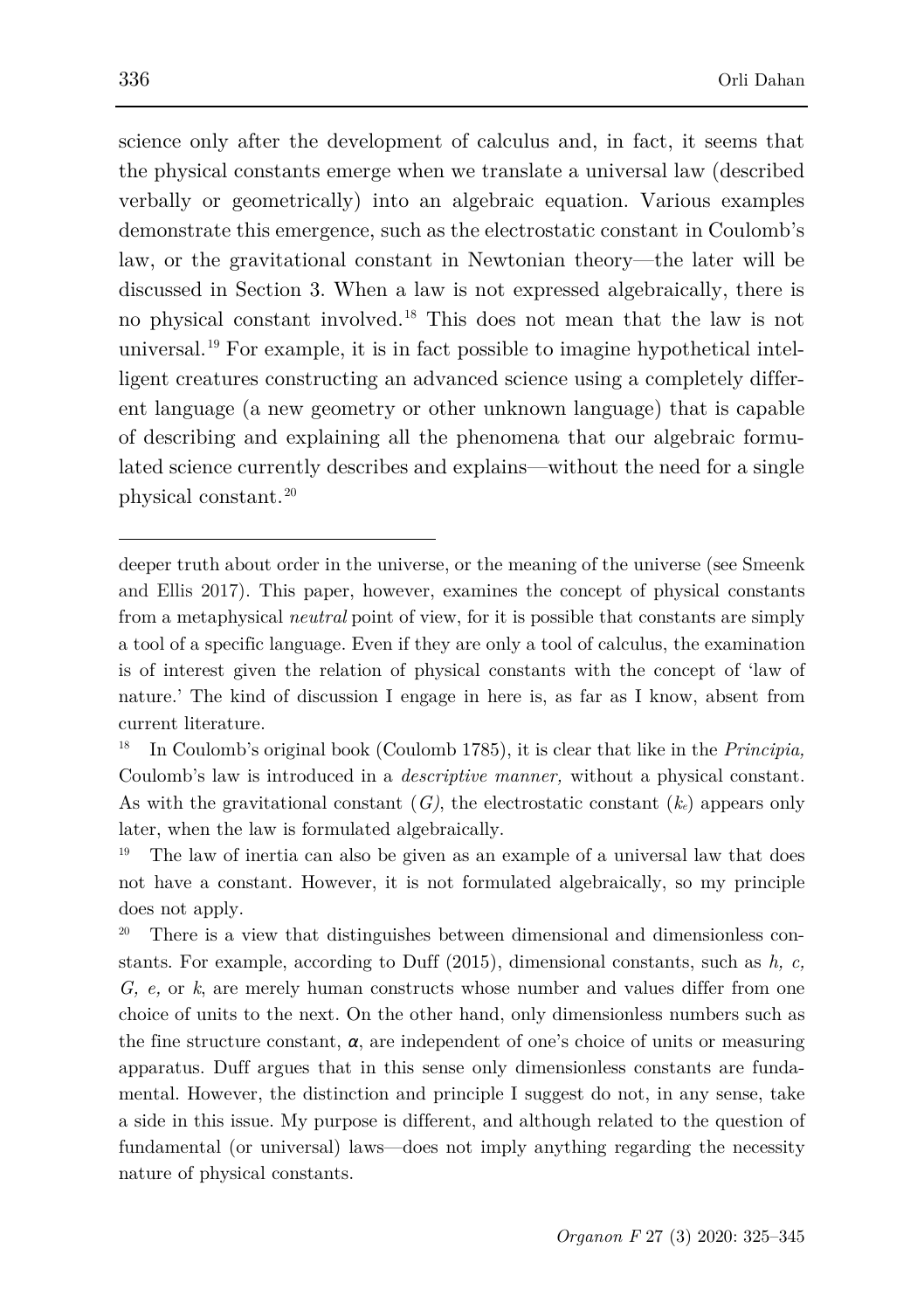## **3. Test cases and limitations: physical constants as identifiers of universal laws**

In this section I introduce and briefly discuss two test cases in order to contextualize and further clarify my argument. The discussions presented have three purposes. The first purpose is to support my hypothesis that physical constants emerge as components in algebraic formulations of universal laws, but not in algebraic formulations of particular laws. The second purpose is to further clarify my philosophical principle that physical constants can be seen as identifiers of universal laws, and the limitations of this principle (it can be applied only in algebraic formulated science). The third is to show that in a way, my principle can help distinguish between a universal law and a particular law, while avoiding one of the long standing philosophical problems regarding laws of nature—the *ceteris-paribus* criterion for a generalization.

### *3.1. Kepler's laws versus Newton's laws*[21](#page-12-0)

Kepler's laws (Kepler [1609] 1937; [1619] 1997) were intended to describe only the solar system, whereas Newton's laws were supposed to be universal

ł

<span id="page-12-0"></span><sup>&</sup>lt;sup>21</sup> It might appear that using Newtonian gravitation is not exactly the best example to a universal law, because Newton's law of gravity does not apply at speeds approaching the speed of light or in high gravitational fields, so how is it universal? A clarification is needed: It is, in fact, possible to imagine a hypothetical possible universe, in which the true physical theory is the Newtonian physics. It is clear that in that imaginary universe, Newton's law of gravitation is a truly universal law. But the truth value of a theory has nothing to do with whether it is universal or particular. In our universe, we currently refer to general relativity theory as the theory that governs the universe—but we cannot be sure that this theory is the true theory. The "true" theory of our actual universe could turn out in the future to be something completely different. However, whatever will become of fundamental physics in the future—the form of general relativity, exactly as the form of Newtonian physics, is general and universal, whether it is true or not. In other words, whether we identify a law or a theory as universal or not, has nothing to do with its truth value, but it depends on its pretense: if it was true—it is supposed to be applied to any place in the universe. Furthermore, in the case of Newton's law of gravitation—it is not a true law. It so happens that we use it, for our convenience, because in most cases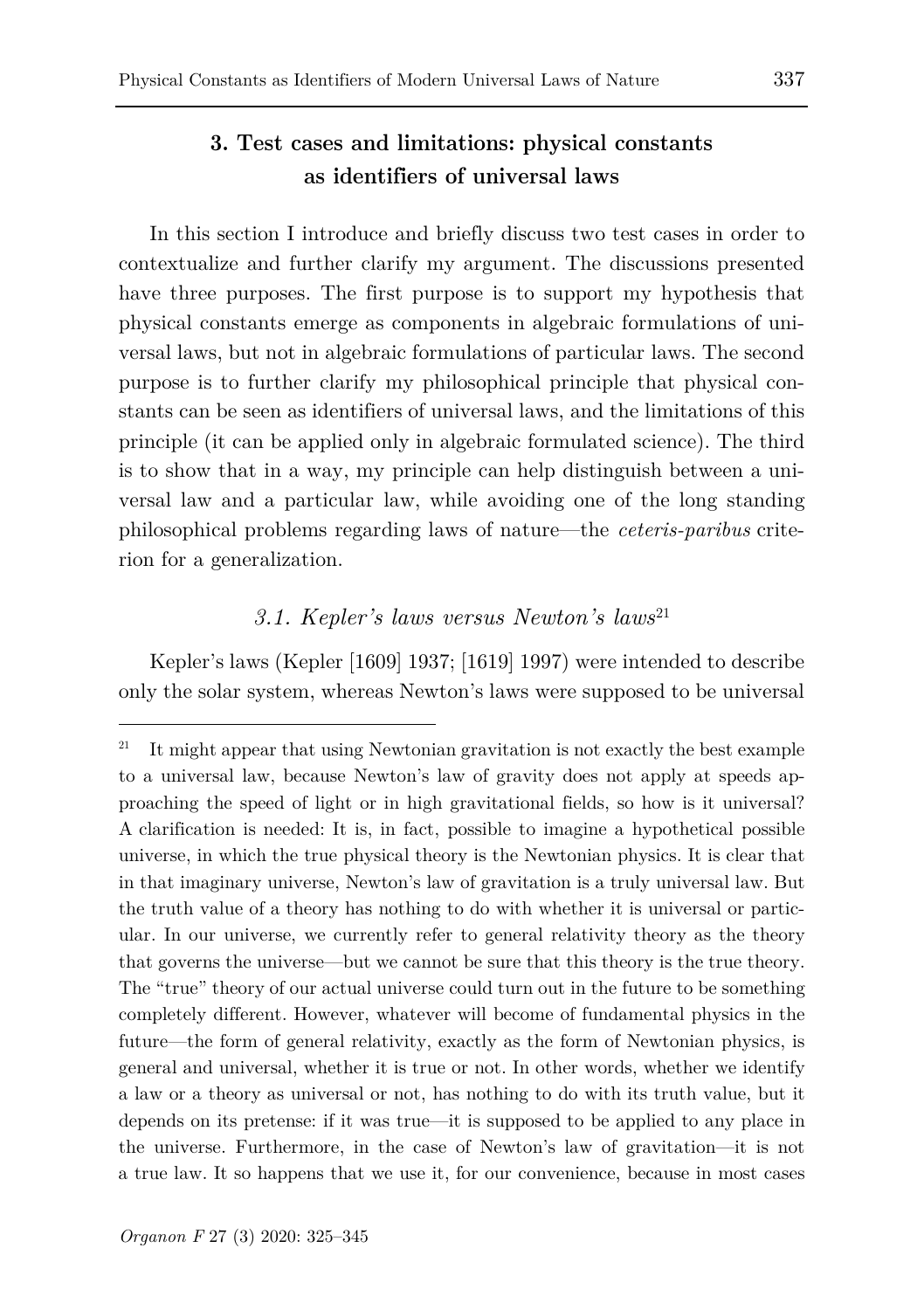(Smith 2008). Isaac Newton (1642–1727) devised his laws of motion and gravitation (Newton 1687) in such a way that Kepler's laws can be derived from them (Smith  $2008$ ).<sup>[22](#page-13-0)</sup>

That Kepler's laws are not universal is not entirely straightforward, in a sense, because Kepler's laws are not only true for the solar system, but for any system of planets that have a gravitational force that is proportional to the inverse square of the distance between them. For example, they are true for systems of binary stars, or systems of a moon and a planet. But arguing that Kepler's laws are universal laws on this basis begs the question, for it is equal to saying that Kepler's laws are valid for every system to which the laws apply. This obviously empties the concept 'universal' of its meaning, and it is also not the universality for which we are looking.

Kepler's laws are an example of one of the long-standing disputes about laws of nature: the problem of the distinction between *strict* generalizations (that are usually taken to be, at the very least, true, universal statements that support counterfactual claims) and *ceteris-paribus* generalizations (that are usually taken to "have exceptions," to be "non-universal" or "to be *ceteris paribus* laws") (Reutlinger et al. 2017). The claim is that while in theory this distinction is easy enough to understand, in practice it is often difficult to distinguish strict from ceteris-paribus generalizations, because many statements with no explicit ceteris-paribus clause implicitly do have such a clause (Carroll 2016). In our example, the ceteris-paribus clause in Kepler's laws is explicit—for it is not true for systems that are not of

we are not approaching the speed of light or are found in high gravitational fields. Physicists say that the Newtonian theory is approximate at low speeds. But the term 'approximate' implies that it is not accurate—only close enough. It doesn't change the fact that the Newtonian laws do not govern our world, and if we want to be 100% accurate, we need to use other theory, and not Newton's theory.

<span id="page-13-0"></span><sup>22</sup> Johannes Kepler (1571–1630) built upon Copernicus's work to create a much more accurate description of the solar system (Rabin 2015). The first law establishes that the orbit of a planet is an ellipse with the sun as one of the foci. According to the second law, the radius vector from the sun to a planet sweeps out equal areas in equal times, which means that the planet travels faster when closer to the sun and slower when farther from the sun. The third law (the "harmonic law") captures the relationship between the distance of planets from the sun and their orbital periods (Di Liscia 2017).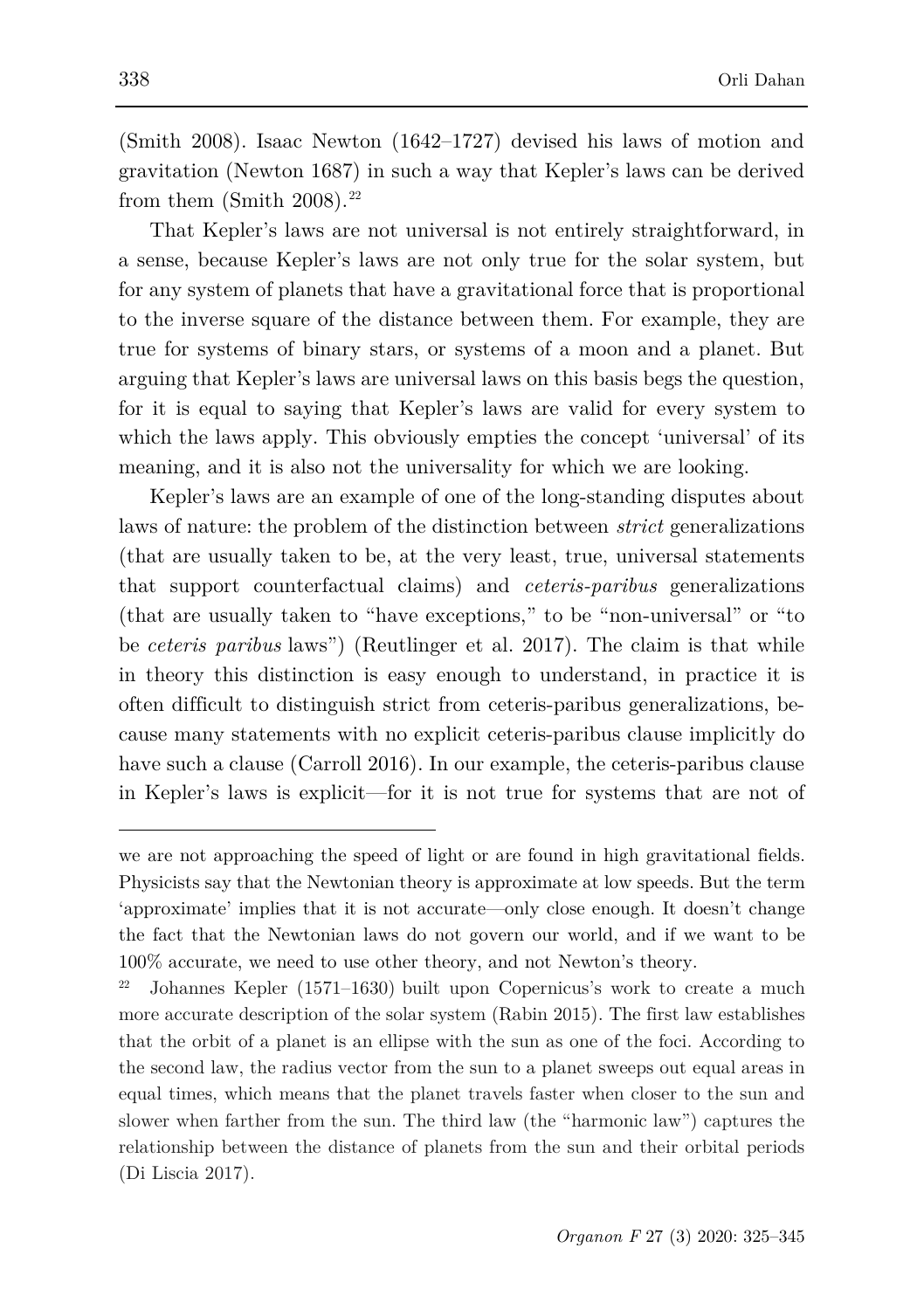binary stars. However, one can argue that the ceteris-paribus clause also exists in Newton's law of gravitation. For example, Cartwright (2002) is usually understood to be an advocate of ceteris paribus laws in science, including physics. More precisely, Cartwright is understood to be *against* the use of laws in scientific explanations, including physics, exactly because all laws in physics use ceteris paribus. Indeed, all areas of science use idealistic assumptions to simplify things: physicists describe motion on frictionless surfaces because it is too difficult to explore everything at once. A simplistic model removes confusing factors and focuses on a specific parameter. Furthermore, when it comes to testing, we test *ceteris paribus* laws in exactly the same way that we test laws without the *ceteris paribus* antecedent. However, the presence of a *ceteris paribus* antecedent forces us to take into account important procedures when designing experiments.

This can be somewhat confusing, since knowing that the laws of Kepler can be derived from Newton's laws makes us think, with considerable confidence, that Newton's laws are universal, while Kepler's laws are particular. Minimally, we might think that Newtonian laws are *more* universal than Kepler's laws. Hence, the distinction between *strict* generalizations and *ceteris-paribus* generalizations is insufficient in practice.

When converted to algebraic equations, in both Kepler's laws and New-ton's laws a constant emerges.<sup>[23](#page-14-0)</sup> However, the fixed ratio in Kepler's third law does not remain steady but is different for each system. This constant depends upon the mass of the planets in the system, so when the masses are different—the constant changes. In contrast, in Newton's law of gravitation, the constant is universal, for it remains steady across space and types of physical systems no matter what their mass. This explains why the constant in Kepler's law is not a physical constant in the same sense I am dealing with in this paper. Hence, it is clear that the principle I am offering

<span id="page-14-0"></span>This outcome demonstrates that a constant is in no way a necessary element of a universal law of nature—it is, in fact, a consequence of the translation of a universal law to an algebraic equation. For the sake of discussion, if we were constructing a fundamental science in some other language (such as verbal or geometric), perhaps there would be no need for physical constants at all in order to describe a universal law of nature.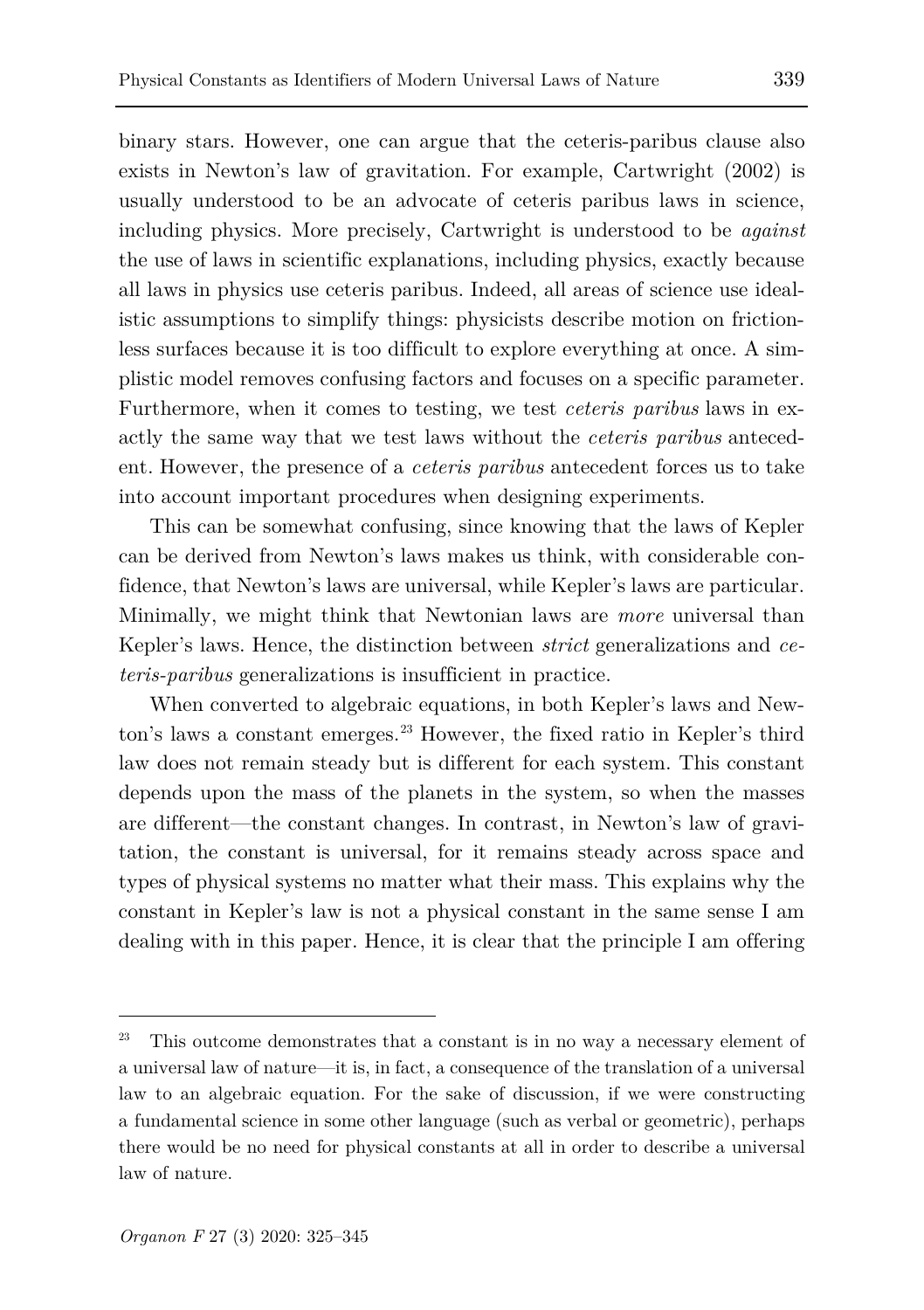helps us distinguish between a universal law and a particular law while avoiding the problem of the *ceteris-paribus* criterion for a generalization.

#### *3.2. One more particular law without a constant*

Ohm's law (Ohm 1905, original work published in German 1827) is an equation  $(R = V/I)$  that describes the relationship between the current through a conductor between two points in units of amperes (I), the voltage measured across the two points in units of volts (V), and the resistance of the conductor in units of ohms (R). This law was named after the German physicist Georg Ohm (1789–1854), who carried out and described measurements of applied voltage and current through simple electrical circuits containing various lengths of wire. Ohm's law is an empirical law, that is, a generalization from many experiments that have shown that the current is approximately proportional to electric field for most materials.

According to Weber et al.  $(2012)$ , in the early  $20<sup>th</sup>$  century, it was thought that Ohm's law would fail at the atomic scale, but in fact it was observed on a wide range of scale lengths. Moreover, Weber et al. (2012) demonstrated that Ohm's law works for silicon wires as small as four atoms wide and one atom high. However, Ohm's law is not considered a universal law, because any given material will break down (electrical breakdown) under a strong-enough electric field, and some materials of interest in electrical engineering are "non-ohmic" under weak fields (Griffiths 1999, 289). Thus, Ohm's law is a particular law of a certain class of phenomena, because it cannot show a linear, determinate and regular relation between voltage and current maintained across time. For example, in extreme temperatures the linear ratio is not maintained, and there are electrical components, such as semiconductors, for which the ratio between voltage and current is a nonlinear and unpredictable one.

I believe that this example strengthen the philosophical principle I have suggested regarding physical constants as identifiers of universal laws. Similar to the case of Kepler's laws, Ohm's law's particular status seems to follow from a non-universality of matter. Moreover, there is no physical constant in Ohm's law formulated algebraically.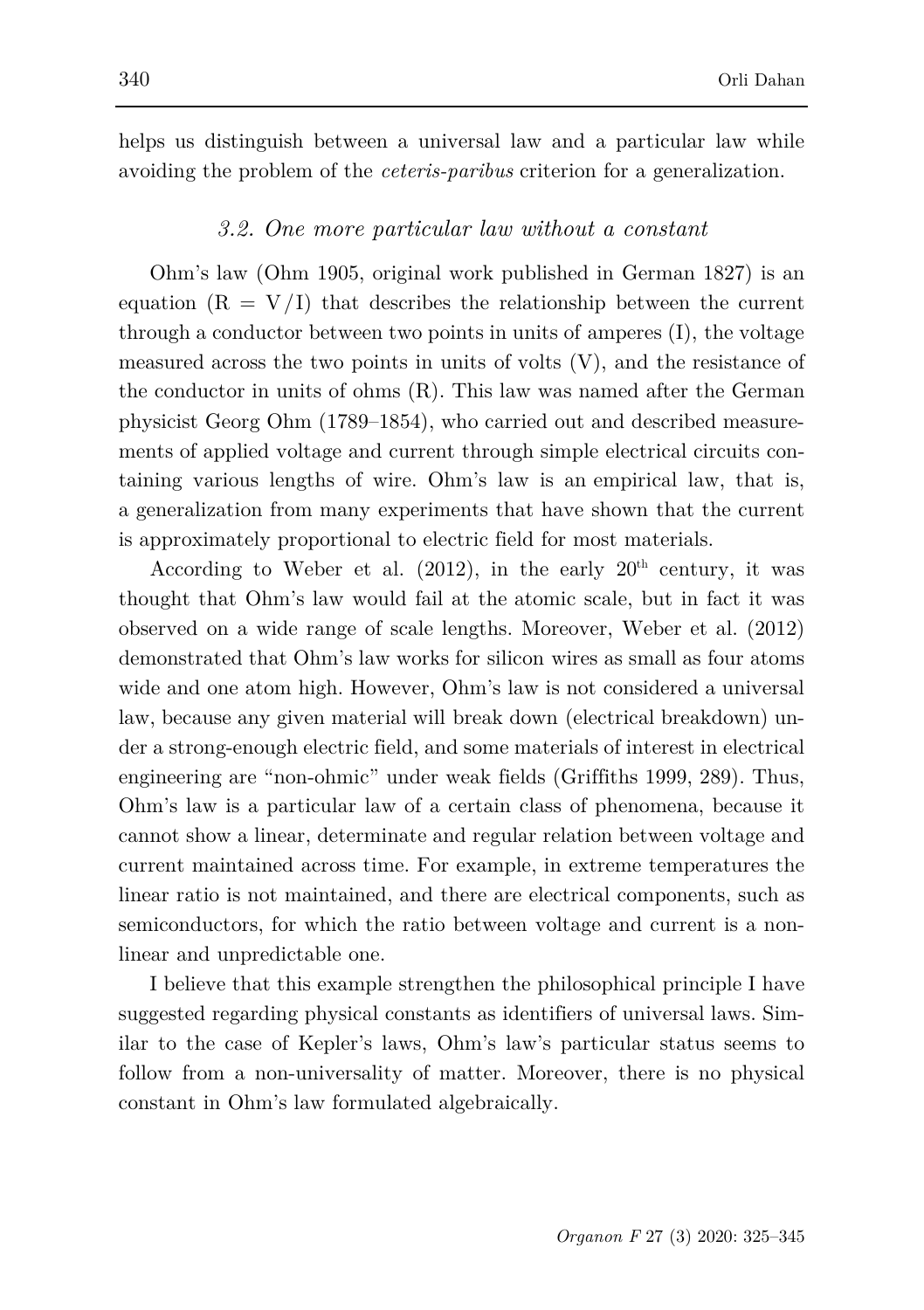#### **4. Concluding remarks and further implications of the idea**

I have argued that at least in current science, there is a link between physical constants and universal laws of nature. I suggested that a physical constant can be seen as *an identifier* of a universal law of nature in algebraically formulated science. This observation might help us avoid problems in defining a universal versus particular law, such as *strict* generalizations versus *ceteris paribus generalizations*. It can also help clear ambiguity in the use of the term 'law' in modern physics, for it seems that we use the term 'law' rather loosely.

I started with two basic observations. The first was that in modern physics, the nomic term "law of nature" (or 'universal law of nature') has practically fallen from grace. While this term is still in use, we use it without differentiating between particular and universal law. Moreover, there are many cases in fundamental physics where universal laws are not called 'laws' at all, but 'equations' or 'principles.' The second observation is that a new term emerged in the late  $19<sup>th</sup>$  century and early  $20<sup>th</sup>$  century—the 'physical constant.' [24](#page-16-0) The physical constant became so important in current, fundamental science that every new theory 'baptizes' a new physical constant. On the face of it, I have indicated that there is a superficial link between these two concepts: both laws of nature and physical constants are supposed to be universal and fundamental.

In order to test this link, I constructed a thought experiment, asking the question how science would look void of constants, for example, if we were to find that the three fundamental constants *c*, *h* and *G* are not fixed at every point in space. The answer was that it will be a science of particular laws, governing classes of phenomena. If my philosophical principle is correct, it can be used as a method to distinguish between a universal law and a particular law. Thus, physical constants can help us test the way we think of a certain phenomenon, field, or branch of science—whether a phenomenon

<span id="page-16-0"></span><sup>&</sup>lt;sup>24</sup> One can emphasize the technical aspect of my observation: clearly the use of physical constants emerged in science due to the use of the algebraic language of calculus and the rise of the international system of units (SI), thus there is nothing special about these quantities. However, I am not arguing here that these physical quantities are a metaphysical necessity.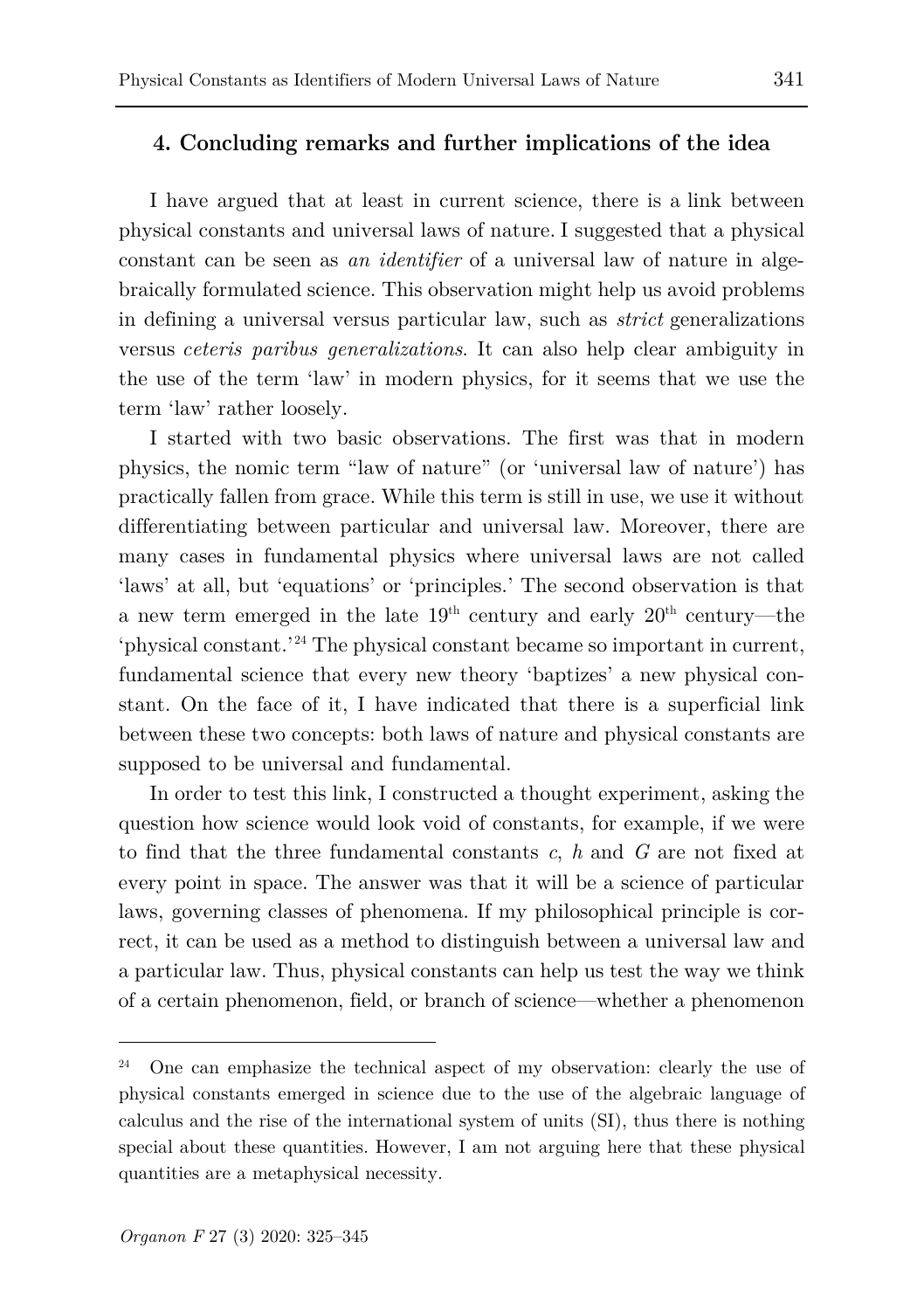is fundamental and universal, or whether it is (only) local and particular. For example, I suggested that there is a sense in which both the 'uncertainty principle' and Schrödinger equation, though referred to in physical science as 'principle' and 'equation' respectively—in fact deserve the title 'universal law.' Nevertheless, other so called 'laws' in science are not universal laws (such as Ohm's law or Kepler's laws) but particular generalizations.

I believe that my hypothesis offers new ways to investigate these notions from a philosophical point of view. According to Carroll, "more attention needs to be paid to the language used to report what are the laws and the language used to express the laws themselves. It is clear that recent disputes about generalizations in physics and the special sciences turn on precisely these matters, but exploring them may also pay dividends on central matters regarding ontology, realism vs. antirealism, and supervenience" (Carroll 2016). In a way, this paper is doing exactly this: paying attention to the contemporary language of universal laws, which is, in our case algebraic.

A further implication of the proposition that a physical constant can be an identifier of a universal law of nature is the following hypothesis: since the rise of physical constants, they can be seen (de facto) in an algebraic formulated science as a *substitute* for the historical concept 'law of nature.' This might answer Caroll's (2016) question how can philosophy advance beyond the long standing disputes over laws of nature. An interesting possibility is that perhaps lawhood is not supposed to be part of the content of *algebraic* formulated scientific theories. In that formulation we have other, more suitable content in the form of a physical constant, which fulfills the same need for universality, stability, and fundamentality (as universal laws)—but from *within* the theory itself. This claim of 'replacement' is surely stronger than what I suggested here regarding the physical constants as identifiers of universal laws. If taken seriously, the claim must be developed further, because the only connection between universal laws and physical constants may be that both a universal law and a constant are universal, and that both are invariant across time and space. That connection is clearly insufficient for a stronger claim of replacement.

Lastly, the principle I suggested might also shed light upon an old controversy: can there be any special-science universal laws? If my hypothesis is correct, then the answer is basically affirmative—if a universal and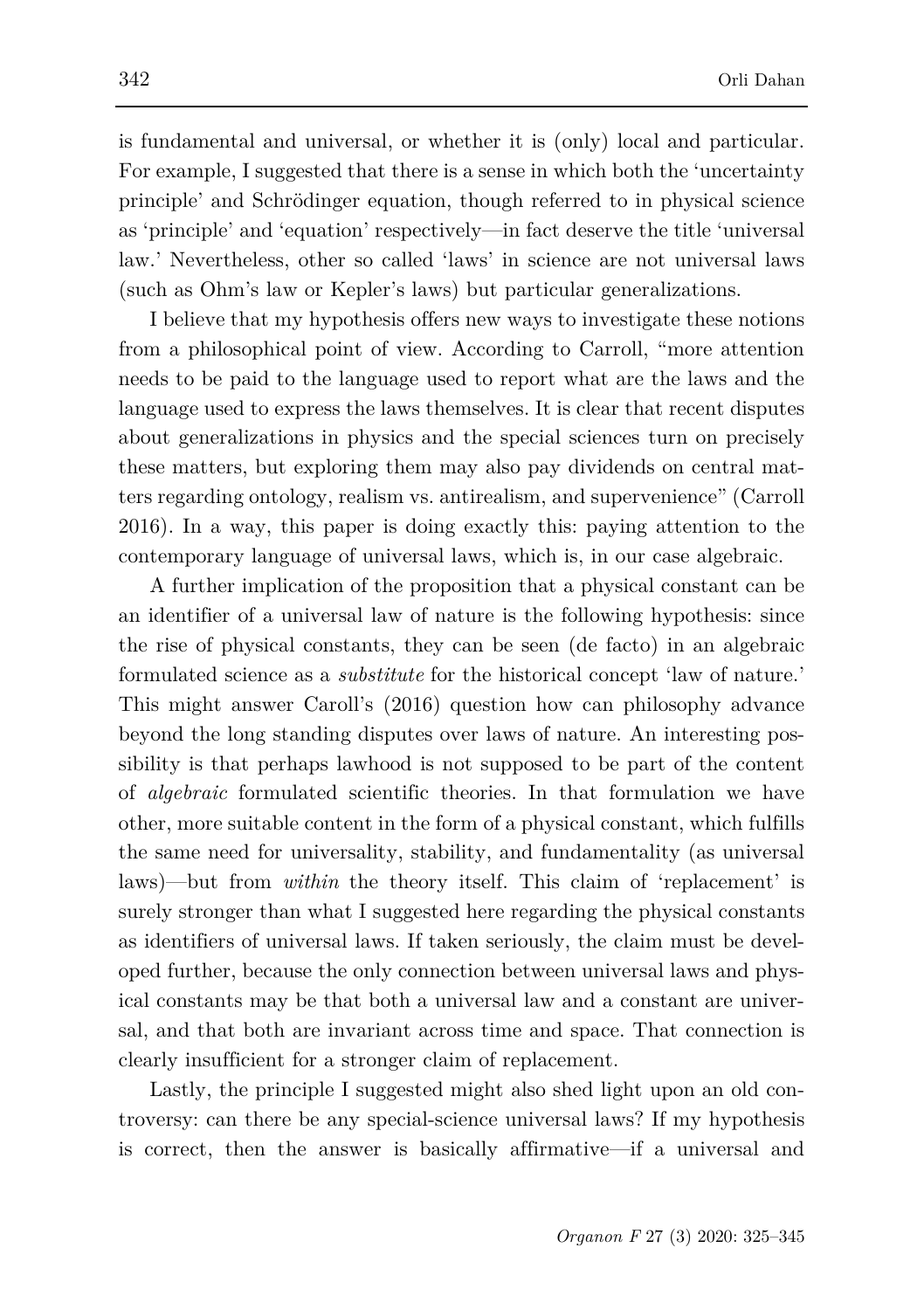invariant constant is rooted in the equations of a special science, its presence would imply that the law is universal and not particular.

#### **Acknowledgements**

I am grateful to Giora Hon, Yael Kedar, and Ayelet Shavit, for providing feedback on an earlier draft of this article. I thank Joseph Agassi for a helpful conversation concerning physical constants, and to Gad Freudenthal, and Raz Chen-Morris for a useful discussion about laws of nature.

#### **References**

- Barrow, John D., and Webb, John K. 2005. "Inconstant constants." *Scientific American* 292 (6): 56–63. <https://doi.org/10.1038/scientificamerican0206-64sp>
- Carroll, John W. 2016. "Laws of Nature." *The Stanford Encyclopedia of Philosophy*, edited by Edward N. Zalta. [https://plato.stanford.edu/ar](https://plato.stanford.edu/archives/fall2016/entries/laws-of-nature/)[chives/fall2016/entries/laws-of-nature/](https://plato.stanford.edu/archives/fall2016/entries/laws-of-nature/)
- Cartwright, N. 2002. "In Favor of Laws that Are Not *Ceteris Paribus* After All." In *Ceterus paribus laws*, edited by John Earman, Clark Glymour, and Sandra Mitchell, 149–63. Dordrecht: Springer. [https://doi.org/10.1007/978-94-017-](https://doi.org/10.1007/978-94-017-1009-1_8) [1009-1\\_8](https://doi.org/10.1007/978-94-017-1009-1_8)
- Clotfelter, Beryl E. 1987. "The Cavendish Experiment as Cavendish Knew It." *American Journal of Physics* 55 (3): 210–13. <https://doi.org/10.1119/1.15214>
- Cornu, A., and Baille, J. B. 1873. "Mutual Determination of the Constant of Attraction and the Mean Density of the Earth." *C. R. Acad. Sci., Paris* 76: 954– 58.
- Crane, Tim, and Mellor, D. H. 1990. "There is No Question of Physicalism." *Mind* 99 (394): 185–206. <https://doi.org/10.1093/mind/XCIX.394.185>
- Dahan, Orli. 2019. "There IS a question of Physicalism." *Organon F* 26 (4): 542– 71. <https://doi.org/10.31577/orgf.2019.26401>
- Di Liscia, Daniel A. 2017. "Johannes Kepler." *The Stanford Encyclopedia of Philosophy*, edited by Edward N. Zalta. [https://plato.stanford.edu/ar](https://plato.stanford.edu/archives/fall2017/entries/kepler/)[chives/fall2017/entries/kepler/](https://plato.stanford.edu/archives/fall2017/entries/kepler/)
- Duff, Michael J. 2015. "How Fundamental Are Fundamental Cconstants?" *Contemporary Physics* 56 (1): 35–47. <https://doi.org/10.1080/00107514.2014.980093>
- Fiorese, Raphaël. 2016. "Stoljar's Dilemma and Three Conceptions of the Physical: A Defence of the Via Negativa." *Erkenntnis* 81 (2): 201–29. <https://doi.org/10.1007/s10670-015-9735-0>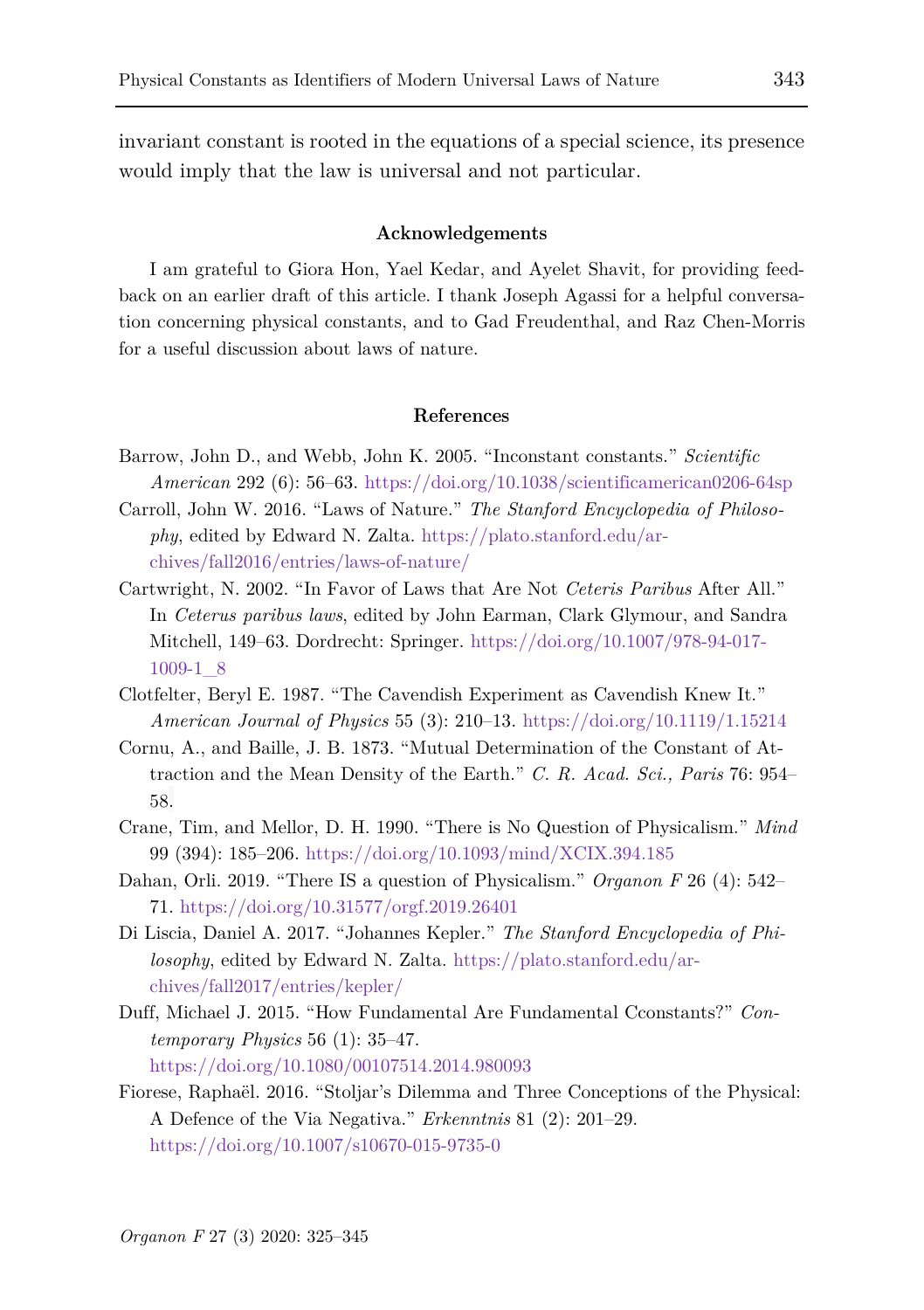- Frigg, Roman. 2009. "GRW Theory (Ghirardi, Rimini, Weber model of quantum mechanics)." In *Compendium of Quantum Physics: Concepts, Experiments, History and Philosophy*, edited by Daniel Greenberger, Brigitte Falkenburg, Klaus Hentschel, and Friedel Weinert, 266–70. Heidelberg and Berlin: Springer. [https://doi.org/10.1007/978-3-540-70626-7\\_81](https://doi.org/10.1007/978-3-540-70626-7_81)
- Greene, Brian. 2003. *The Elegant Universe: Superstrings, Hidden Dimensions and the Quest for the Ultimate Theory*. NY: W.W. Norton & Company.
- Griffiths, David J. 1999. *Introduction to Electrodynamics* (3rd ed.). Prentice Hall.
- Harvey, Alex, and Schucking, Engelbert. 2000. "Einstein's Mistake and the Cosmological Constant." *American Journal of Physics* 68 (8): 723–27. <https://doi.org/10.1119/1.19534>
- Kepler, J. [1609]. 1937. *Astronomia Nova*. Pragae.
- Kepler, J. [1619]. 1997. *The Harmony of the World* (Vol. 209). American Philosophical Society.
- Lévy-Leblond, J. M. 1979. "The Importance of Being (a) Constant." In *Problems in the Foundations of Physics, Proceedings of the International School of Physics 'Enrico Fermi' Course LXXII, Varenna, Italy, July 25 – August 6, 1977*, edited by G. Toraldo di Francia, 237–63. Amsterdam, New York: North-Holland.
- Lizzi, Fedele, Mangano, Gianpiero, and Porzio, Alberto. 2016. "Planck's Inconstant." In *Proceedings of the Corfu Summer Institute 2015*. SISSA Medialab. <https://doi.org/10.22323/1.263.0108>
- Mangano, Gianpiero, Lizzi, Fedele, and Porzio, Alberto. 2015. "Inconstant Planck's Constant." *International Journal of Modern Physics A* 30 (34): 1550209. <https://doi.org/10.1142/S0217751X15502097>
- Matsas, George E., Pleitez, Vicente, Saa, Alberto, and Vanzella, Daniel A. 2007. "The Number of Dimensional Fundamental Constants." *arXiv preprint arXiv:0711.4276.*
- Milton, John R. 1981. "The Origin and Development of the Concept of the 'Laws of Nature.'" *European Journal of Sociology/Archives Européennes de Sociologie* 22 (2): 173–95.
- Newton, Isaac. 1687. *Philosophiae Naturalis Principia Mathematica.*
- Ohm, Georg S. 1905. *The Galvanic Circuit Investigated Mathematically* (No. 102). D. Van Nostrand Company.
- Peebles, P. J. E., and Ratra, Bharat. 2003. "The Cosmological Constant and Dark Energy." *Reviews of Modern Physics* 75 (2): 559. <https://doi.org/10.1103/RevModPhys.75.559>
- Prelević, Duško. 2017. "Hempel's Dilemma and Research Programmes: Why Adding Stances Is Not a Boon." *Organon F* 24 (4): 487–510.